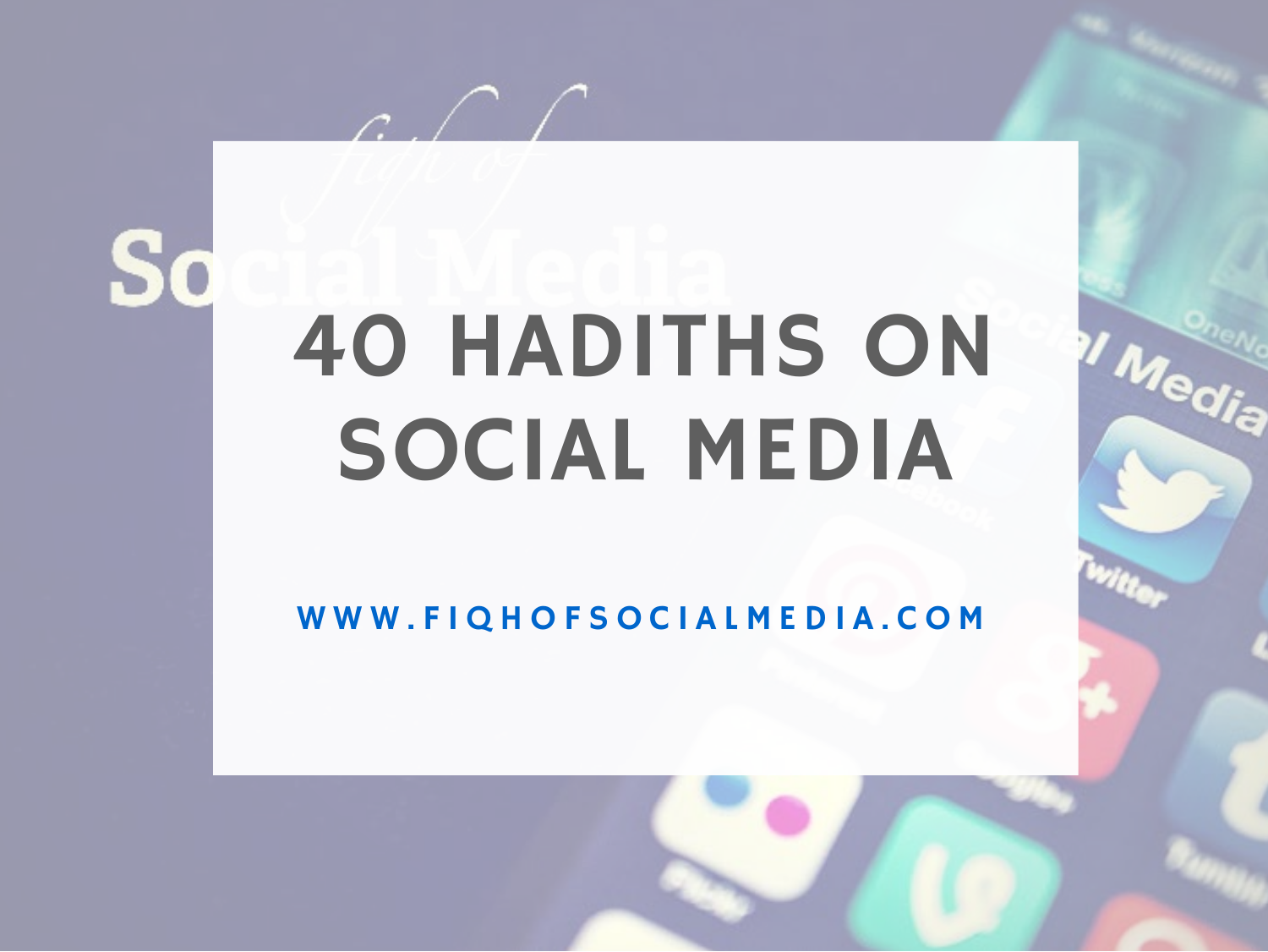ه اللَّّةُ الْبَعَمْزِ الْلَّحَيّْ

This short booklet is meant to provide a glimpse at some of our timeless prophetic traditions, and how to apply them in the age of social media.

[For more on the Fiqh of Social Media project, please](http://eepurl.com/UkLqL) subscribe to our email list.

> OMAR USMAN | @IBNABEEOMAR WWW.FIQHOFSOCIALMEDIA.COM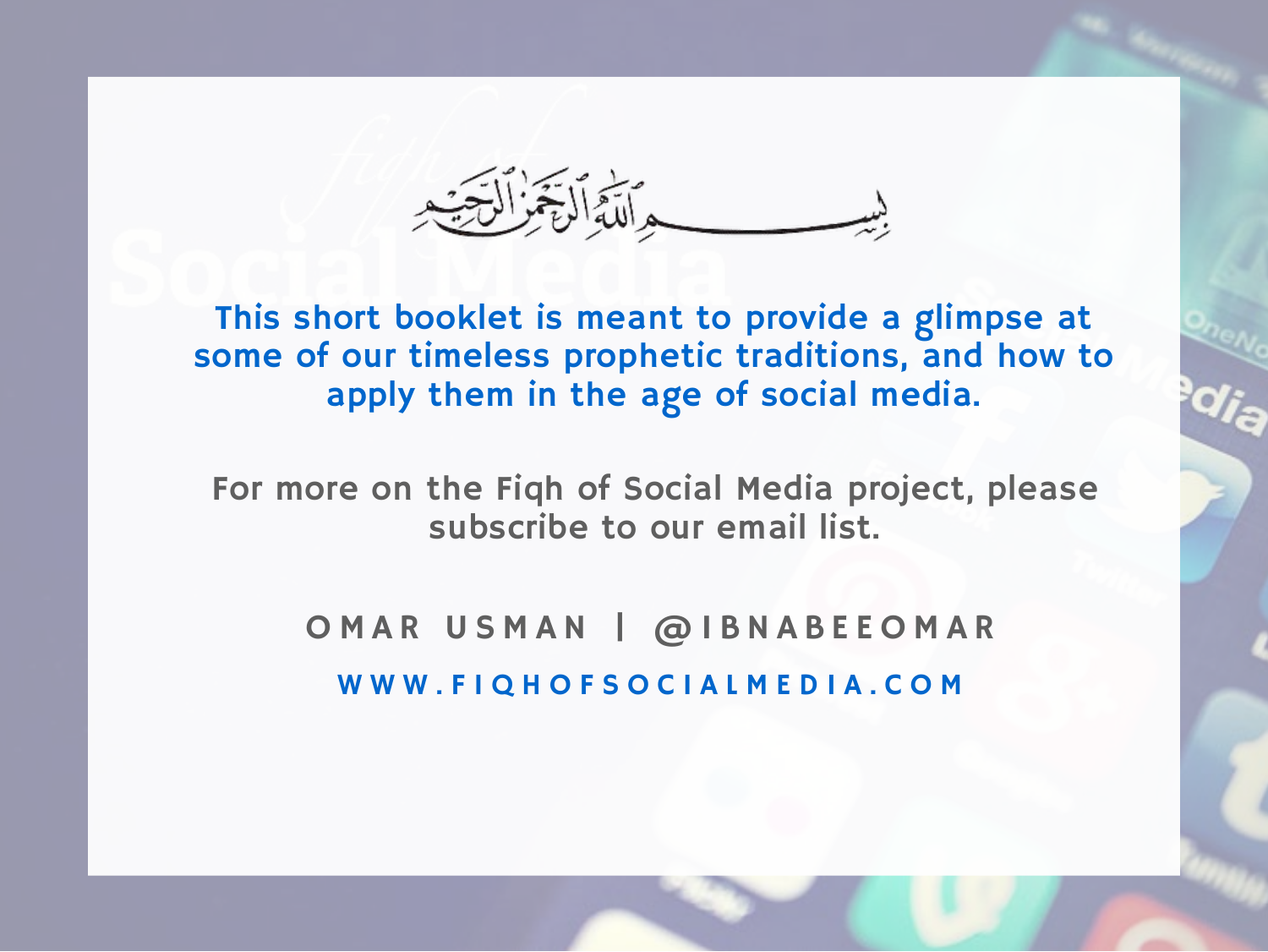#### 1. WHY?

Actions are judged by their intentions, so each man will have what he intended. Therefore, he whose migration was to Allah [and His Messenger, his migration is to Allah and His Messenger.](http://sunnah.com/nawawi40/1) But he whose migration was for some worldly benefit, or for a wife he might marry,his migration is to that for which he migrated (Bukharī and Muslim).

Intention is at the core of any action and social media is no exception. It is famously said the intention should be checked before a deed, while performing a deed, and after the deed is done. We must assess why we are sharing something or posting a particular status update. What is the underlying message we're trying to convey? Who are we really writing it for? What do we actually hope the response is?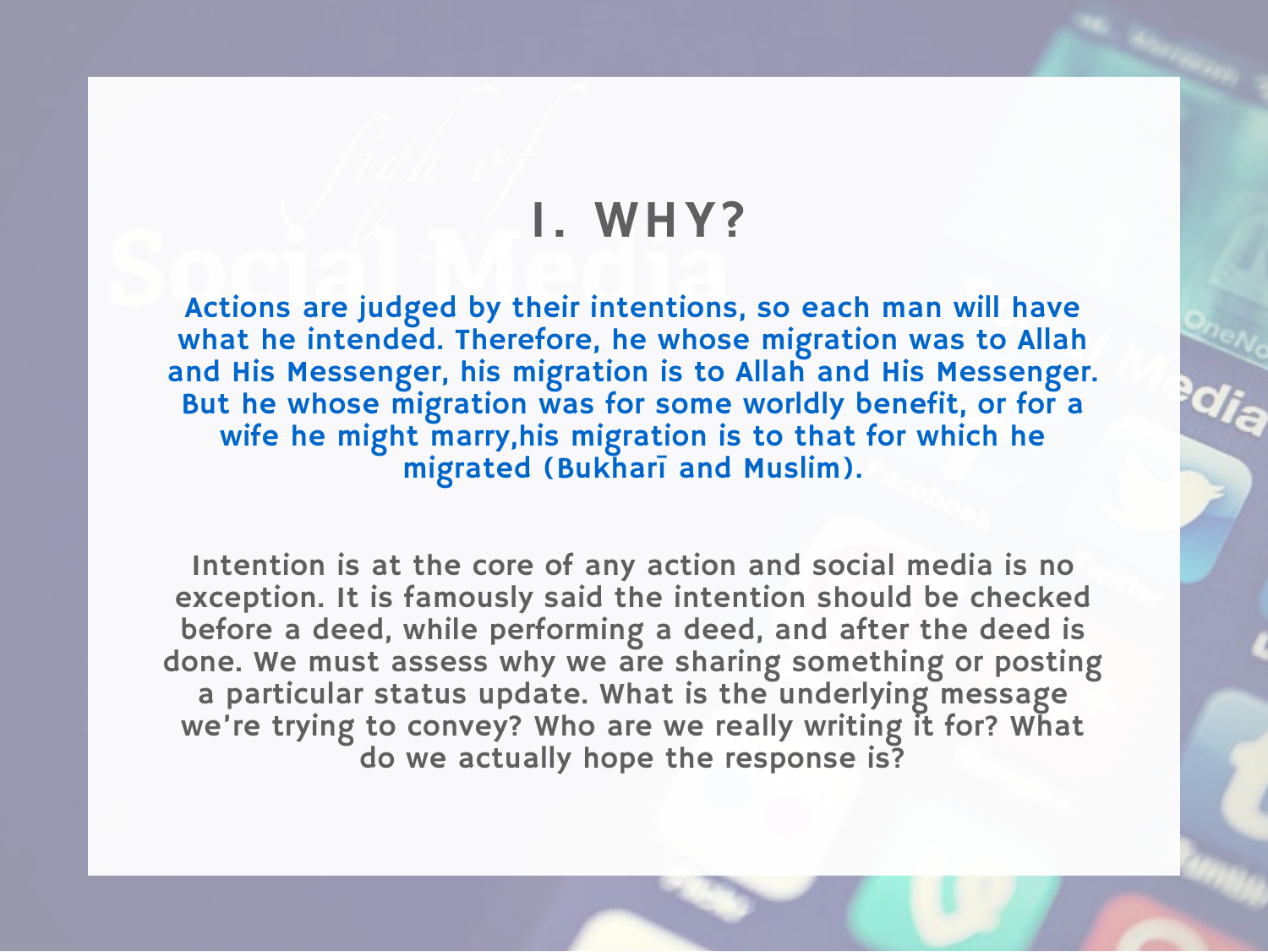# 2. IF YOU DON'T HAVE ANYTHING GOOD TO SAY...

[He who believes in Allah and the Last Day must either speak](http://sunnah.com/riyadussaliheen/18/1) good or remain silent (Muslim).

This is a foundational principle for social media. It is hard because the entire purpose of social media is sharing and discussion. We often come to regret things we post, realizing too late that silence would have better served us.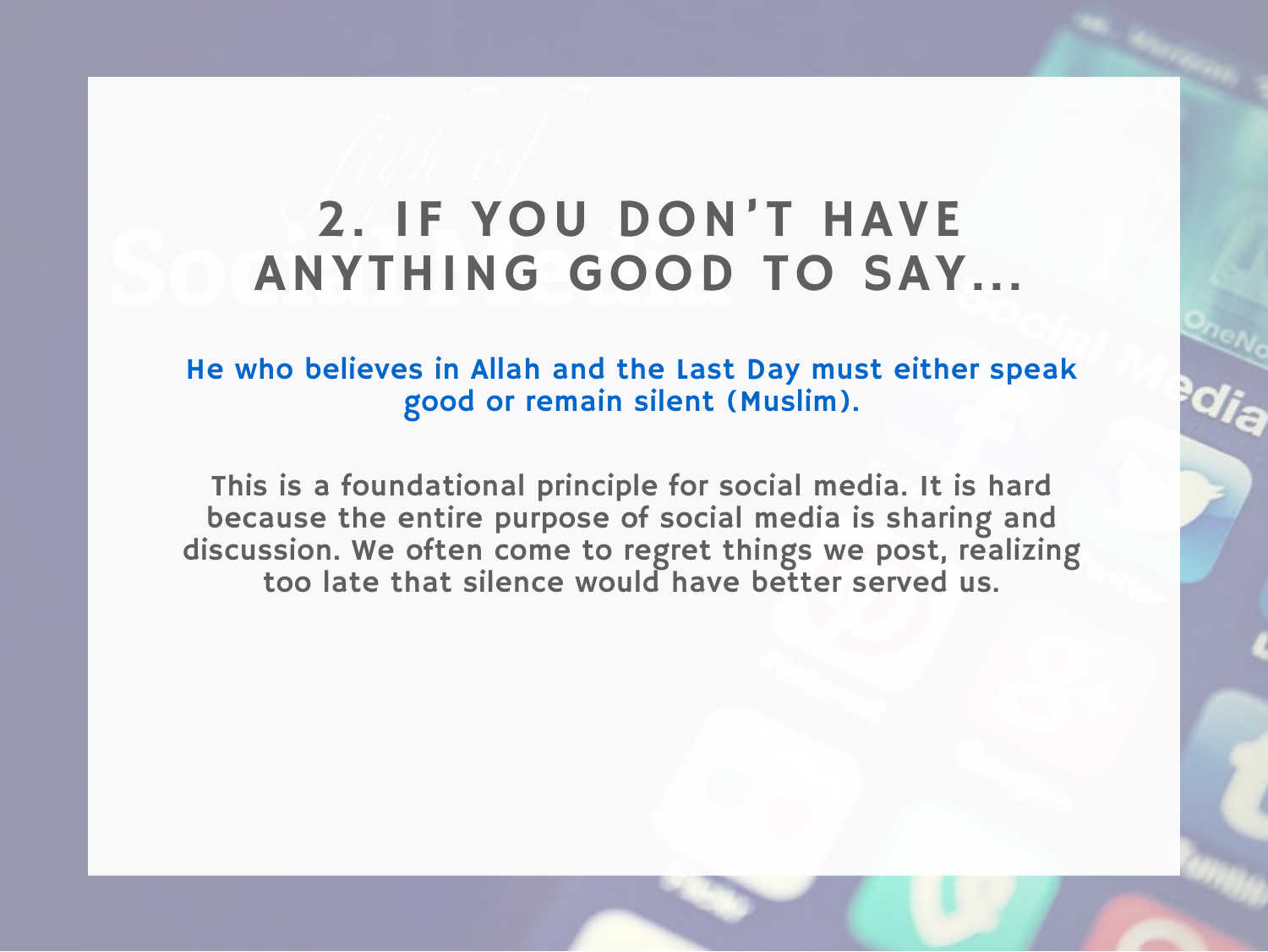# 3. MIND YOUR OWN BUSINESS

[From the excellence of a person's Islam is that he leaves what](http://sunnah.com/tirmidhi/36/14) does not concern him (Tirmidhi).

You'll naturally come across lots of things that don't concern you but look interesting. The trick is to keep yourself from getting involved in them. Cut down on your overall consumption of information.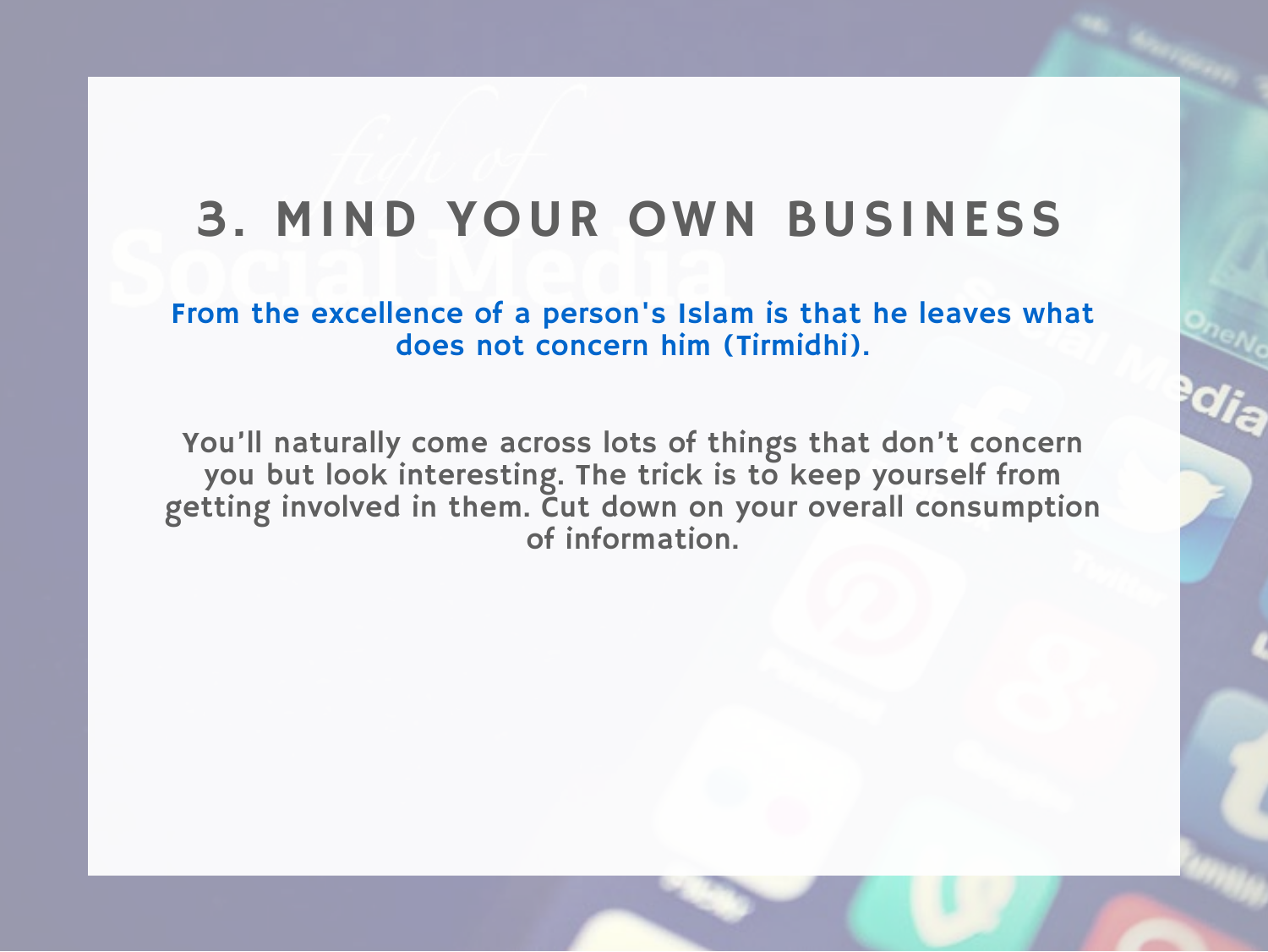# 4. A RULE FOR ALL CIVILIZATIONS

[None of you truly believes until he loves for his brother what he](http://sunnah.com/nawawi40/13) loves for himself (Bukharī and Muslim).

The simplicity of this advice sometimes causes us to underestimate its magnitude. Treat others how you want to be treated in all online interactions. Not sure how to handle a certain email, text, or message? Use this rule. This also is a reminder to subdue our own ego. Do not let the seemingly selfish nature of social media delude you. Do your best to constantly think of others and empathize with them.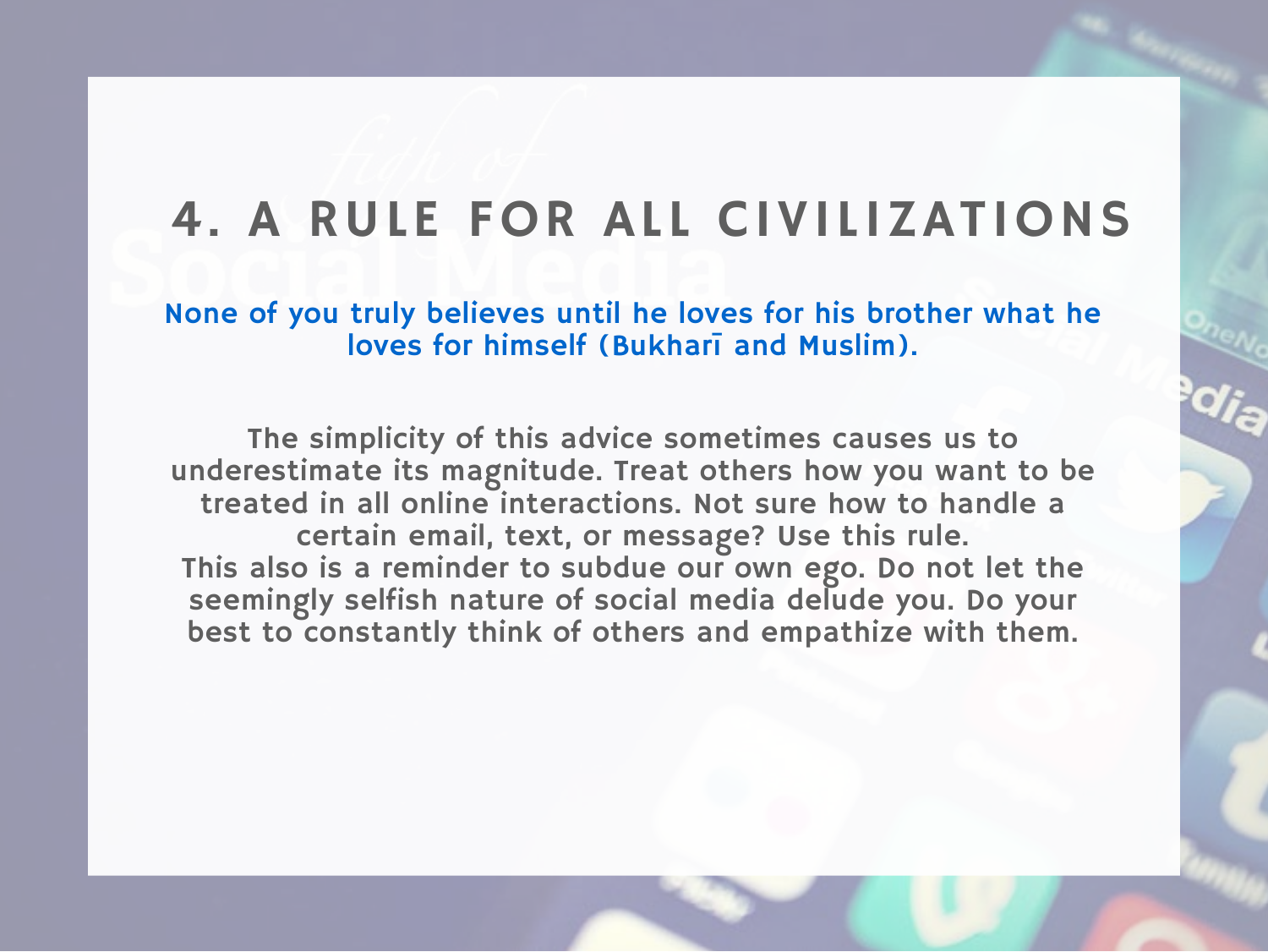#### 5. YOU ARE WHAT YOU FEED

The example of good company and that of bad company is [that of an owner of musk and of an iron-smith. The owner of](http://sunnah.com/muslim/45/189) musk would either offer you a free sample, or you would buy it from him, or you would smell its pleasant odor. As for the iron-smith, he would either burn your clothes or you have to smell its unpleasant odor (Muslim).

We check our feed (Facebook, Instagram, Twitter, Tumblr, email, text, WhatsApp, etc) dozens of times a day. We mindlessly pull out our phones and check the feed while eating, waiting in line, using the restroom, at red lights (and even driving). Your feed is what you voluntarily allow into your personal space - it has an effect on you. Be vigilant about protecting your environment and who you allow to influence you.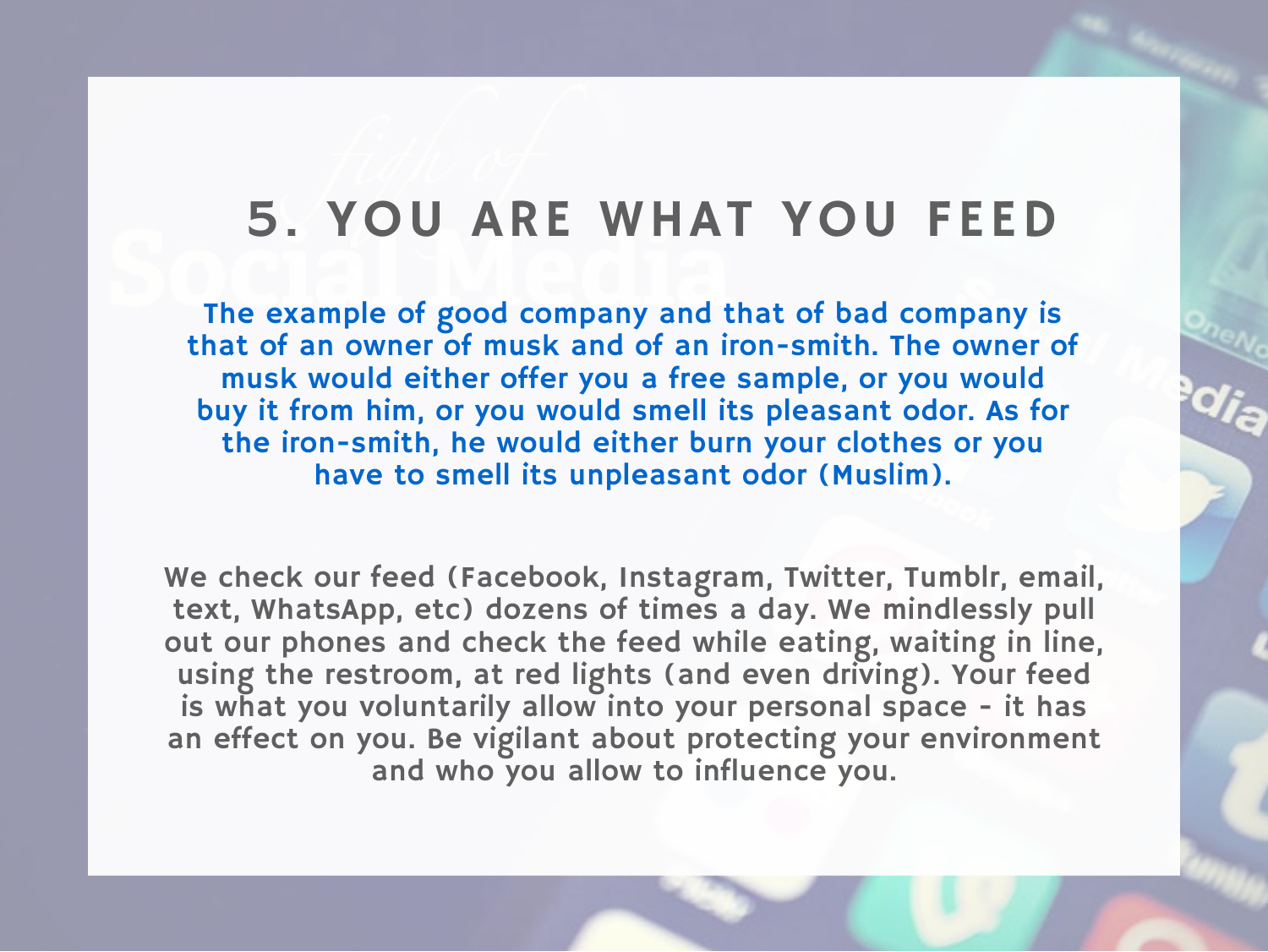# 6. ONLINE FRIENDS ARE JUST AS IMPORTANT

[A man is upon the religion of his close friend, so he should](http://sunnah.com/abudawud/43/61) consider whom he makes his friend (Abu Dawud).

For the first time in human history, people have an abundance of friendships and relationships with people they may have never met in real life. This does not preclude the basic principles of friendship in Islam. Know the value system, ethics, morals, and character of those you associate with online.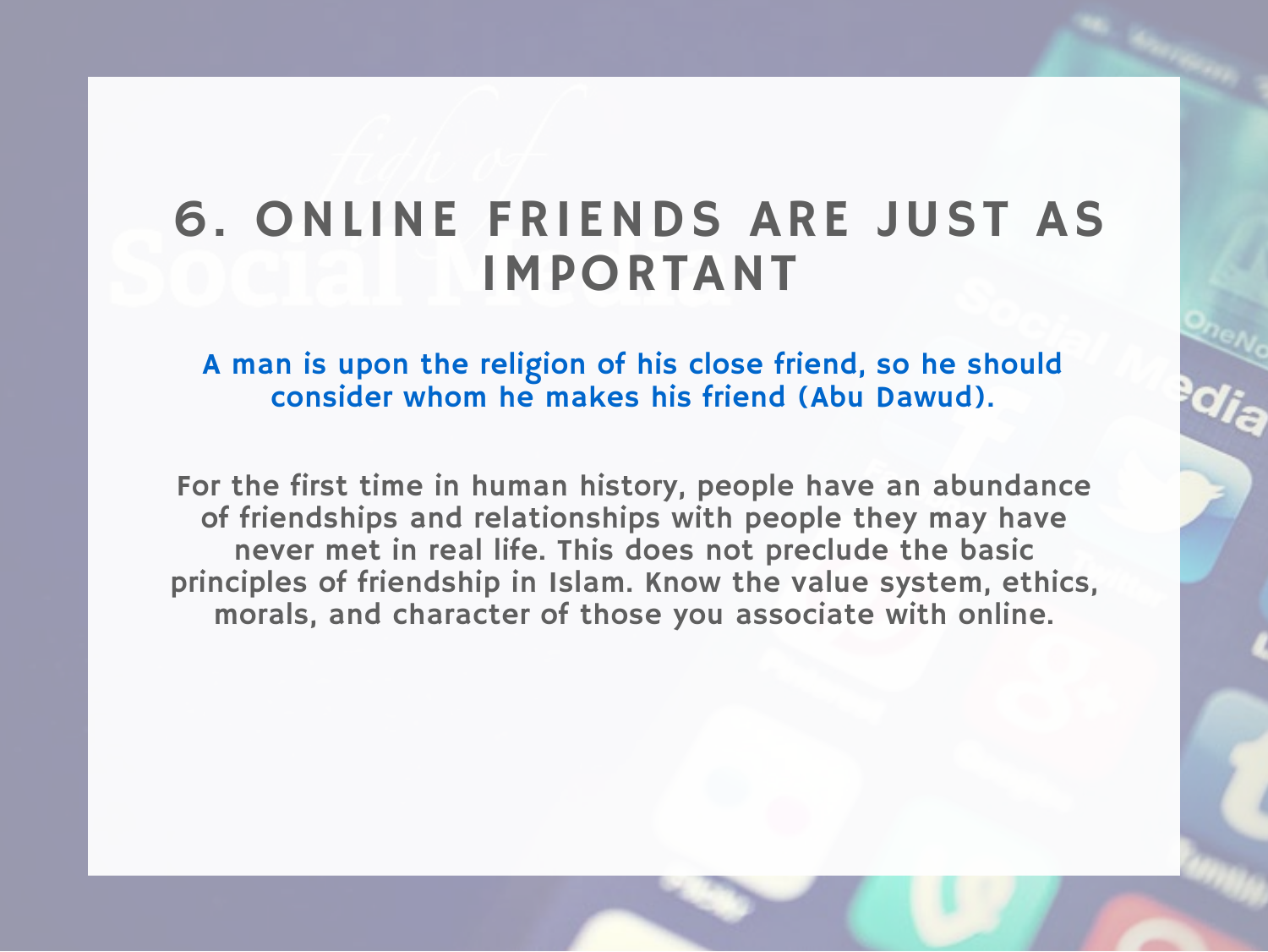#### 7. MODERATION

[Love whom you love moderately, perhaps he will become hated to you](http://sunnah.com/urn/721230) someday. And hate the one for whom you have hatred moderately, perhaps he will become beloved to you someday (Tirmidhī).

There is an obvious meaning here about moderation in friendship. A deeper lesson here would be one about moderation in sharing. Be cautious regarding what you share with others, particularly sensitive family issues. You never know how what you share could be used against you later.

Similarly, if you don't get along with someone, do not hash it out on social media. You have the ability to block them or remove them. This is far better than openly displaying animosity toward someone.

Social media magnifies the ability to love/follow someone. This might be a celebrity, athlete, or even an Islamic speaker. Do not obsess in idolization or demonization of any one personality.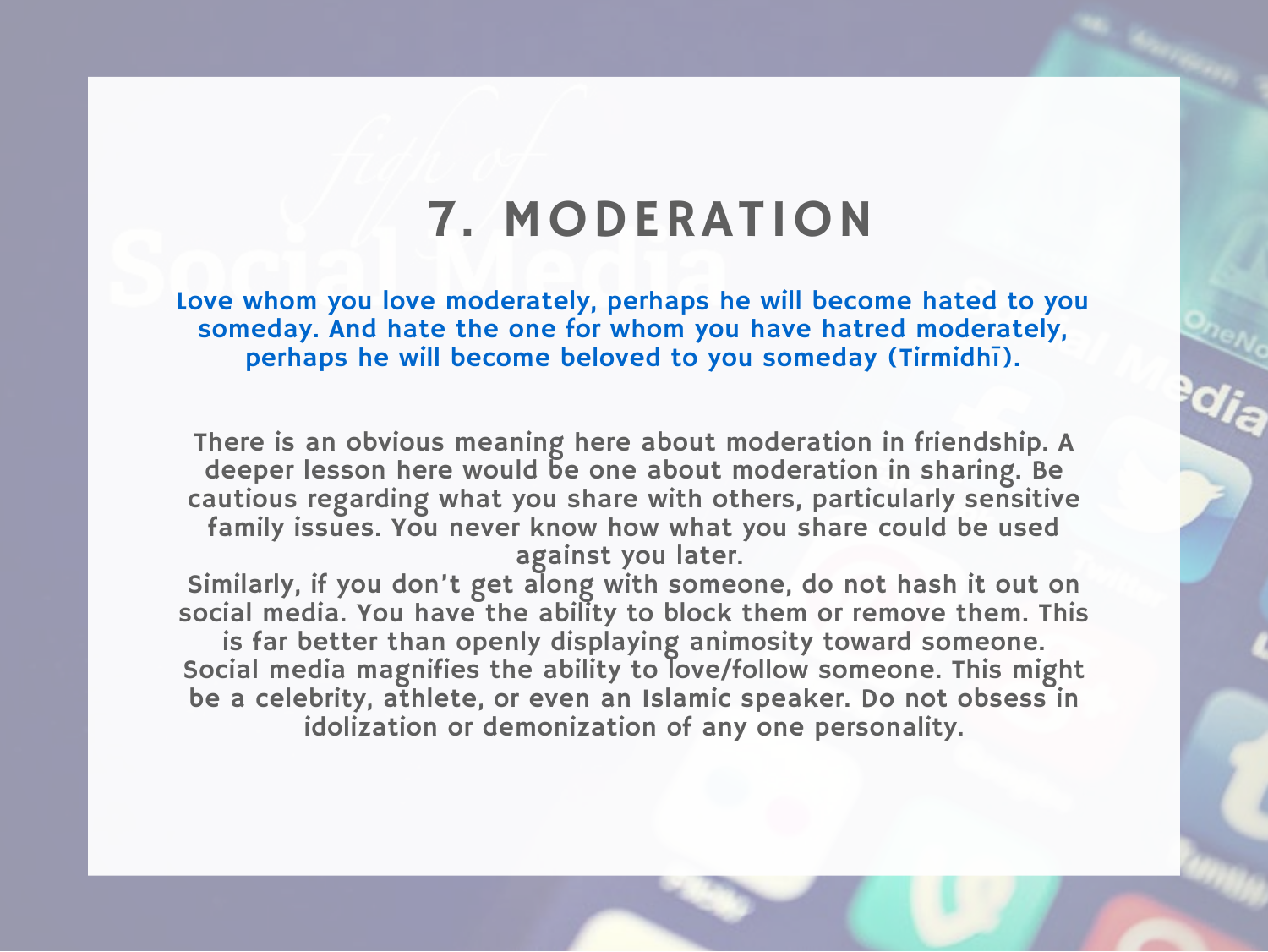### 8. THE REWARD OF GOOD FRIENDSHIP

Those who love each other for the sake of My Majesty shall be [upon podiums of light, and they will be admired by the Prophets](http://sunnah.com/tirmidhi/36/87) and the martyrs (Tirmidhī)

We talk a lot about the evils of bad company, but it is important to emphasize the reward of good company as well. Since social networking is a tool to facilitate friendship and interaction, it makes attaining this goal even easier. When you cultivate a friendship that is based on good, and for the sake of Allah, it becomes a means to achieving Paradise.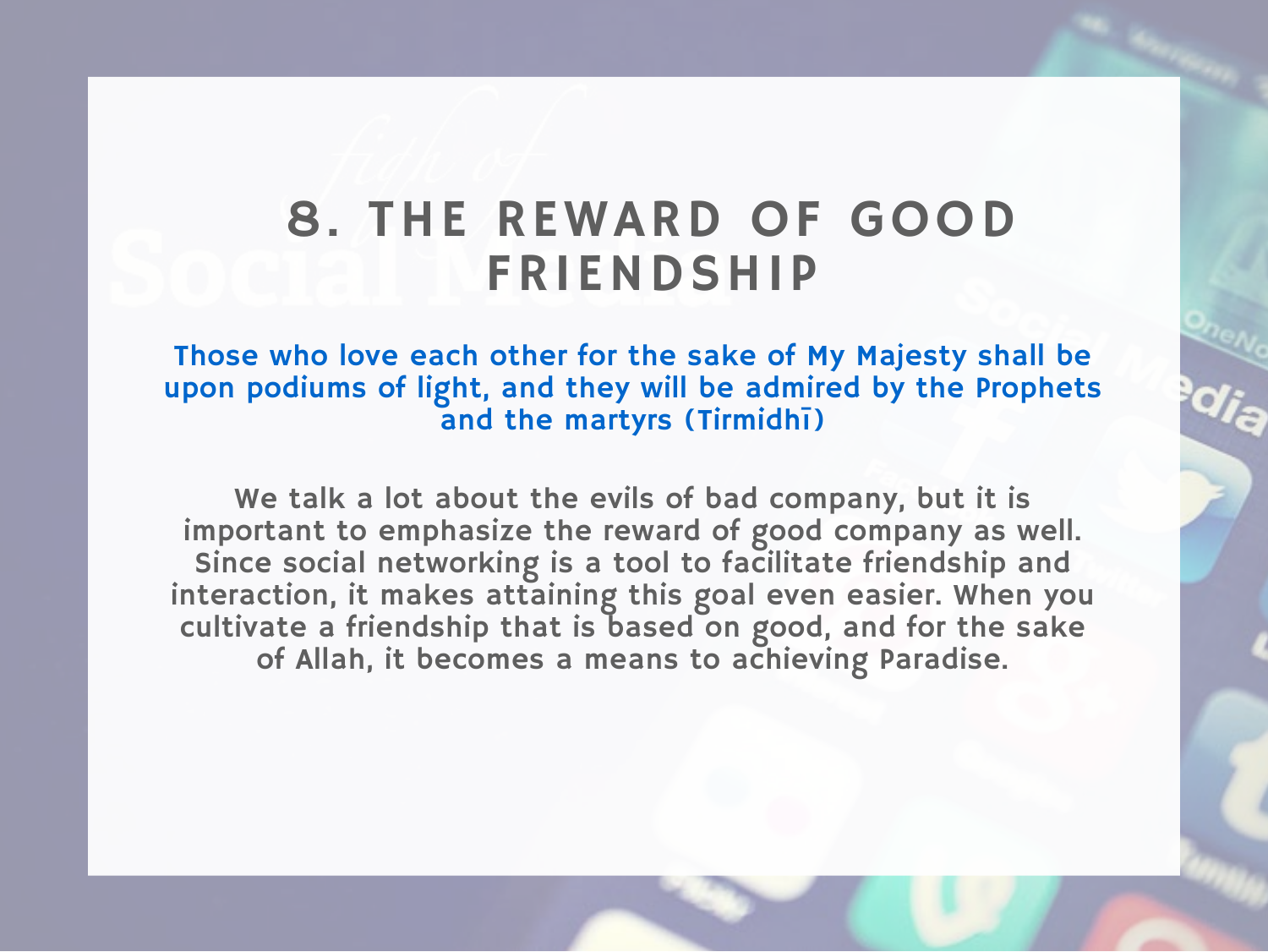# 9. THE RIGHTS OF THE ROAD ON THE INFORMATION SUPERHIGHWAY

The Prophet ( الله عليه الله عن الله عليه الله عن الله عن الله عن الله عن الله عن الله عن الله عن ال [roadways." They said, "We have no alternative- that is where we sit and](http://sunnah.com/urn/2054830) talk." He said, "If you insist on sitting there, then give the roadway its rights." They said, "What are the rights of the roadway?" He said, "Lowering your gaze, refraining from harming others, returning greetings, and enjoining what is good, and forbidding what is evil" (Bukharī and Muslim).

This hadith lays out a number of important rules - all of which are directly applicable to social networking. Lowering the gaze is a particularly important advice. This governs not just having a high level of modesty and decorum when interacting with the opposite gender, but it is a good reminder about guarding yourself from traps such as internet pornography.

Have good etiquette when interacting with others. This starts with giving each other proper greetings, and encompasses advocating righteousness and standing against evil in all forms.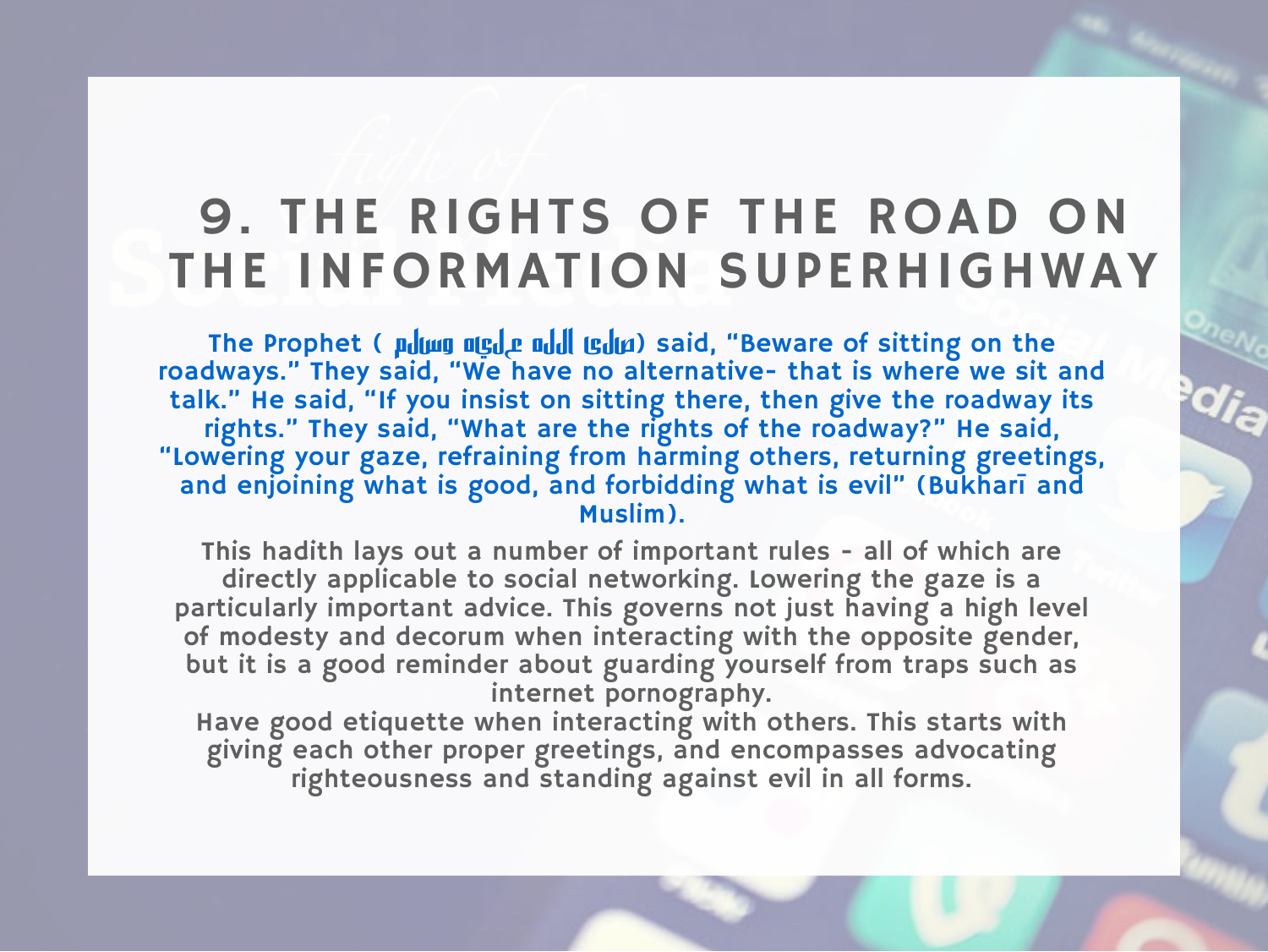#### 10. HIDE YOUR SINS

All of my followers will have their sins pardoned except those who publicize them. An example of this is that of a man who commits a sin at night, and even though Allah screens it from the public, he comes in the morning and says, "I committed such and such sin last night." He [spent the night screened by his Lord \(none knowing about his sin\), and](http://sunnah.com/riyadussaliheen/1/241) in the morning he removes Allah's screen from himself (Bukharī and Muslim).

When a person sins, the inclination is to hide it so no one finds out about it. Social media has opened us up to a new kind of flagrant behavior - one in which people sin and then openly brag about it online. It's not uncommon to find people posting pictures of themselves engaged in immoral or illicit behavior.

When someone does this, it's as if they are boasting that they do not care if this behavior is displeasing to Allah and it is this arrogance that pushes them past the bounds of Allah's mercy.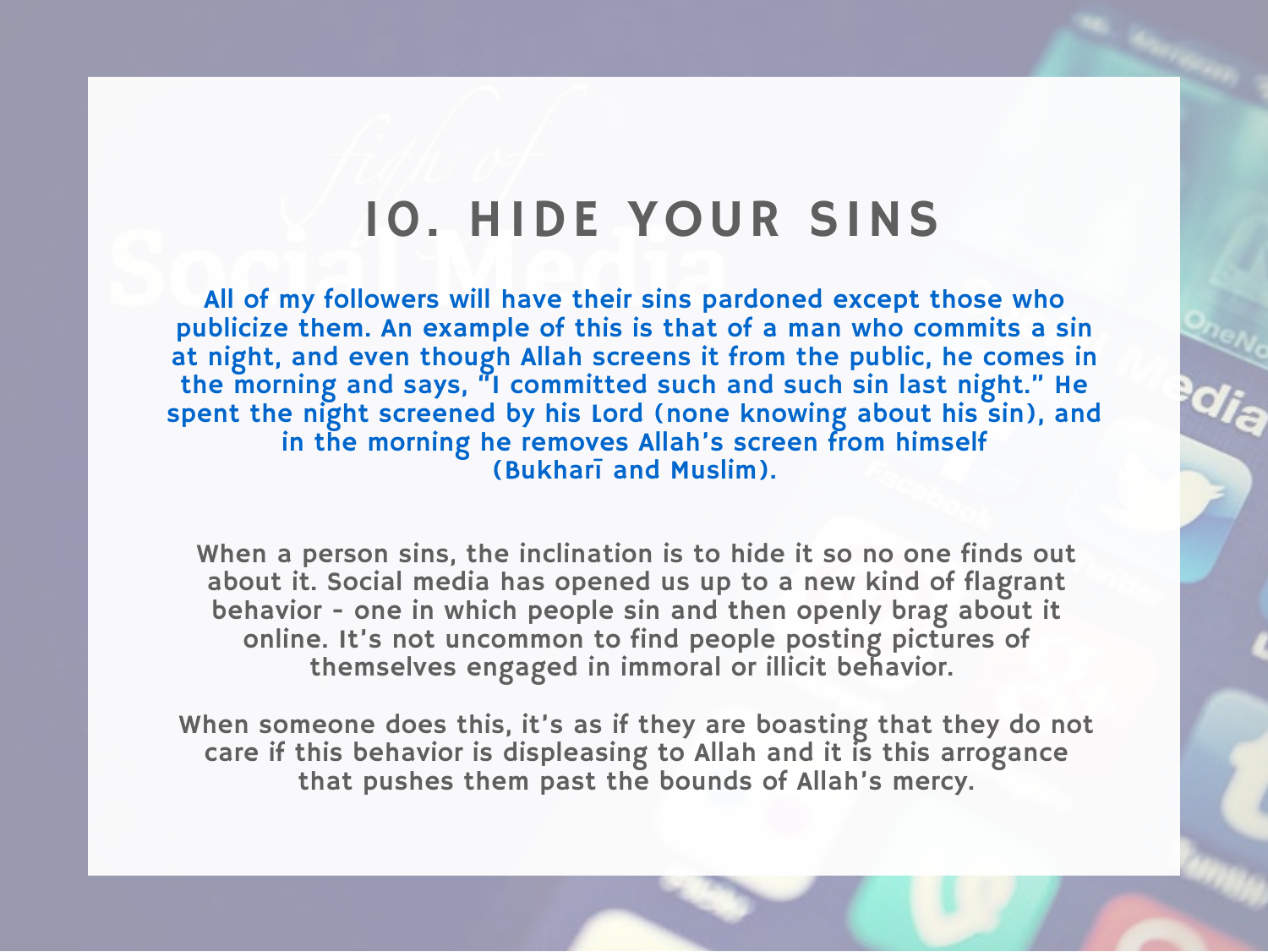## 11. CONCEAL THE MISTAKES PEOPLE MAKE

[The servant who conceals the faults of others in this world, Allah](http://sunnah.com/muslim/45/93) would conceal his faults on the Day of Resurrection (Muslim).

There's an ugly side of the social media culture where it becomes easy to attack or "expose" someone for an error. The digital footprint makes it easy for anyone to go through a person's history of status updates to find fault with something they said. The default behavior of a Muslim is to work hard to cover the faults of others, not spend time seeking them out and exposing them.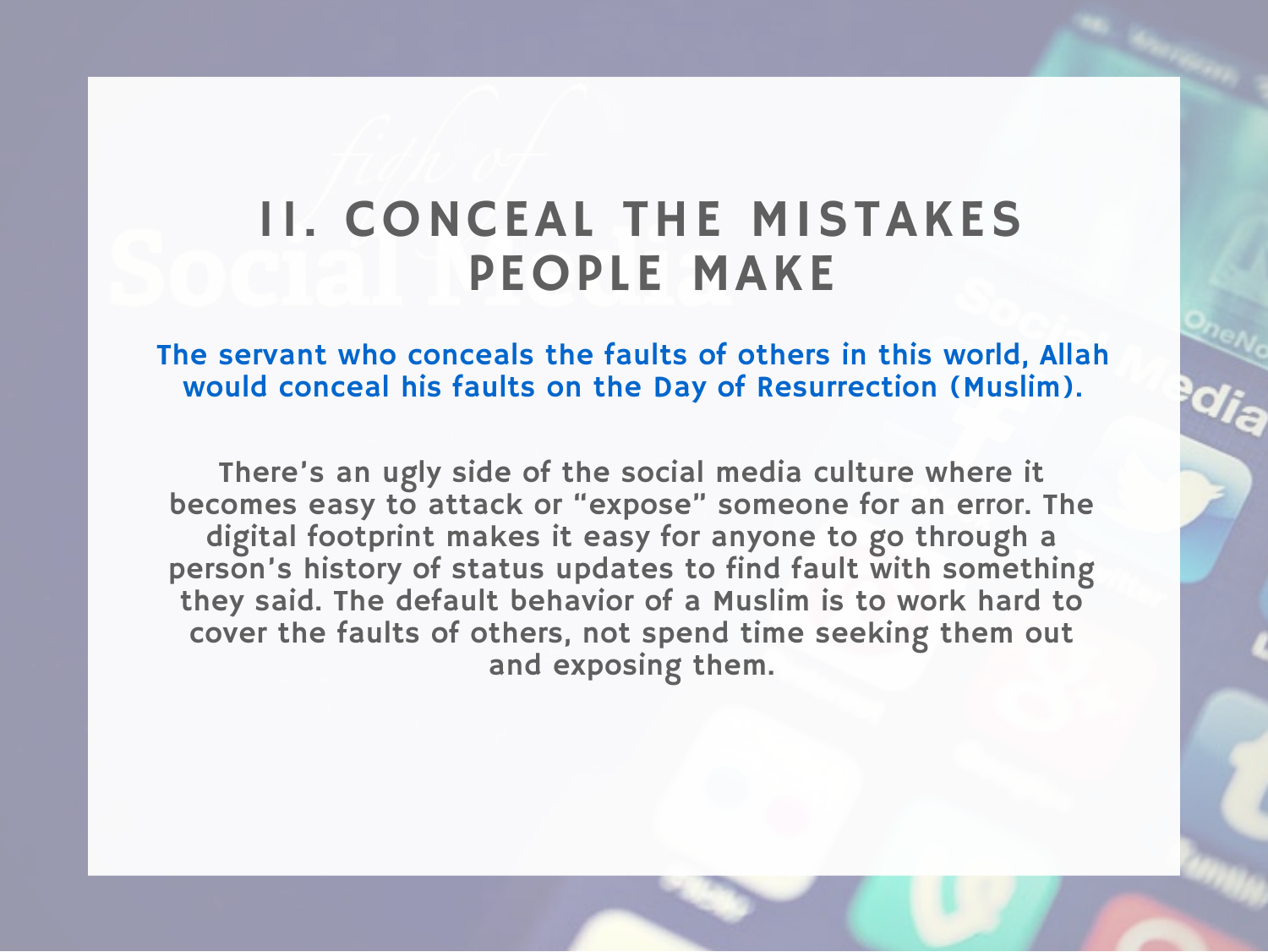# 12. BE CONSCIOUS OF GOD IN ALL CIRCUMSTANCES

Be conscious of Allah wherever you are. Follow up a bad deed [with a good deed and it will blot it out. And deal with people in](http://sunnah.com/urn/672900) a good manner (Tirmidhī).

Though this is an advice we are familiar with, it warrants a special reminder in the context of social media. Modern technology has made it easy to commit practically any evil or sinful act behind the privacy (and anonymity) of a computer or phone screen. This narration provides the framework for making sure our private persona is in sync with our public one.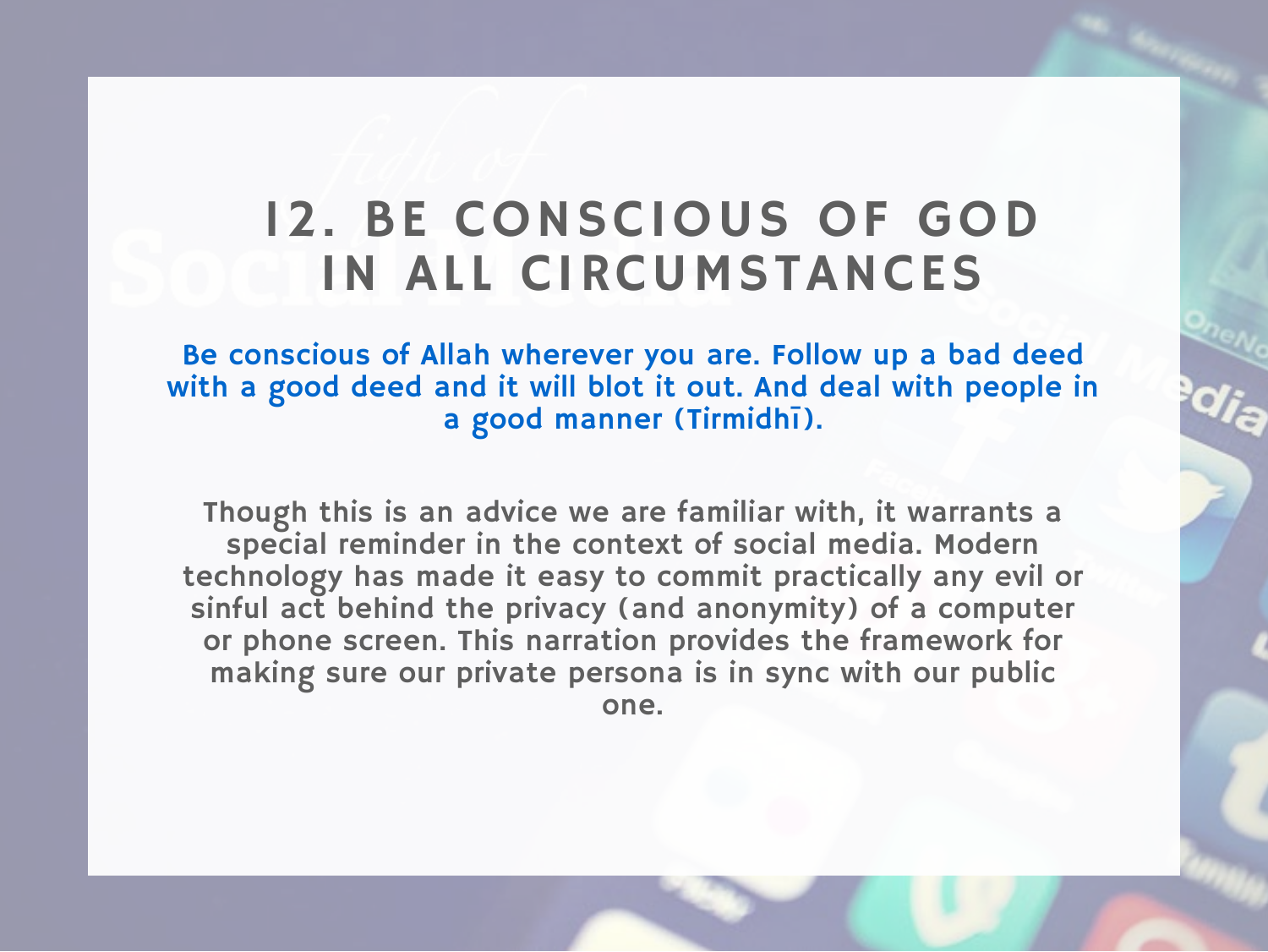# 13. BEWARE OF SUSPICION

#### [Beware of suspicion, for indeed suspicion is the falsest of speech](http://sunnah.com/urn/672910) (Tirmidhī).

It's easy to jump to false conclusions or assume the worst about others on social media. It's also easy to get offended, upset, or even angry based on what we perceive someone else is saying.

Give people the benefit of the doubt. By the same token, don't post passive-aggressive updates that others can misinterpret.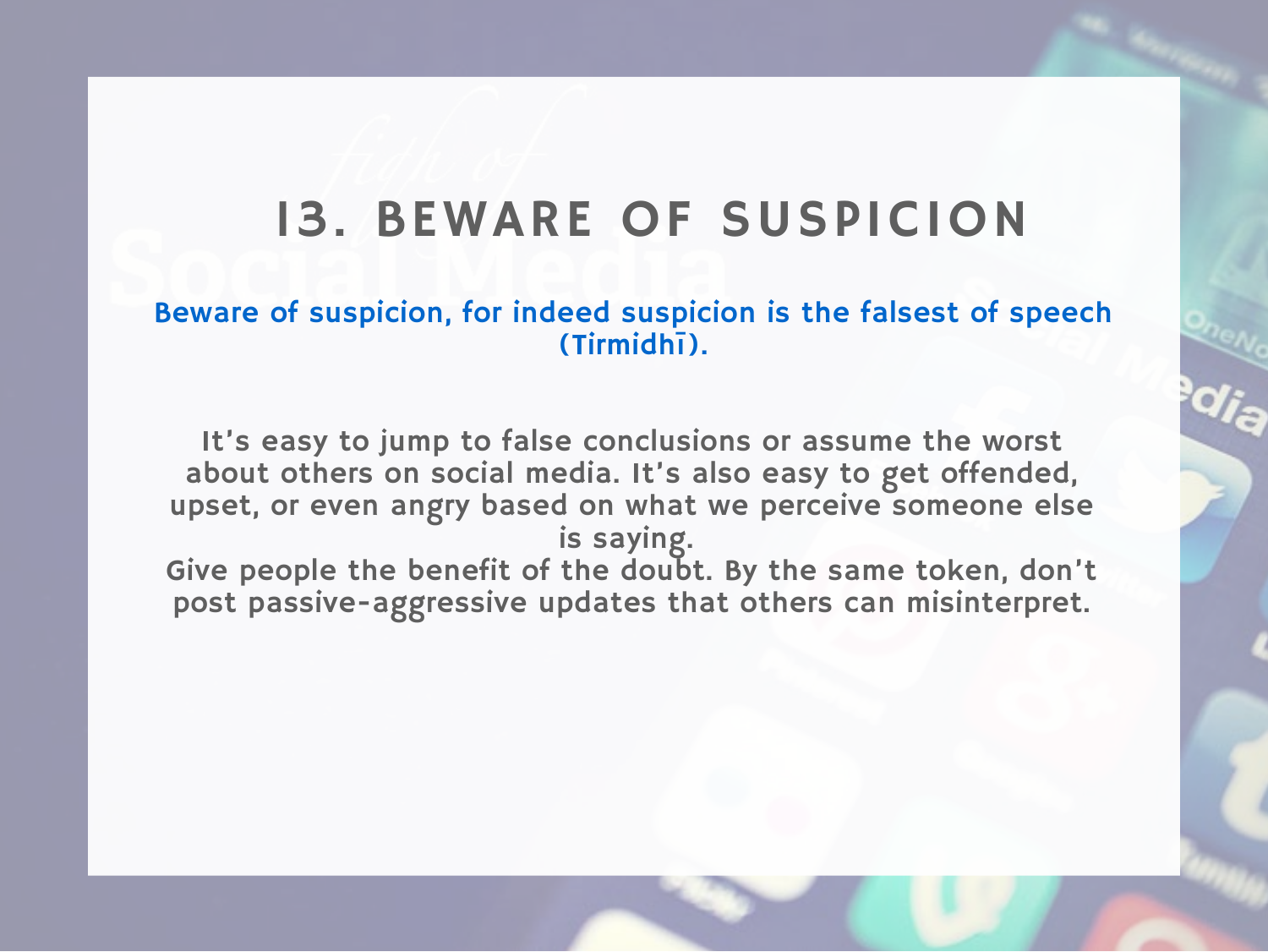#### 14. STOP HOLDING GRUDGES

Once the Prophet Muhammad ( وسلم عليه الله عليه الله عليه الله عليه الله عليه الله عليه الله عليه الله عليه ال some of his Companions, and told them, "A man from Paradise will show up now." Soon a man came. He made this statement three days in a row, and each time the same man came in. …. There was nothing unique about him except that when he went to bed each day, he [made sure there were no feelings of hatred or jealousy in his heart for](http://www.eaalim.com/download/index.php/blog/entry/he-is-man-from-jannah-paradise-why.html) any Muslim (Musnad Ahmad).

Grudges are bad in general, but they tend to get magnified on social media. People feel wronged much more easily because the majority of their conversations happen in the public sphere. Not only that, but the breadcrumbs are left there for anyone to come back later and look at. This is drastically different from an in-person conversation. This is one reason that people tend to get more easily offended and upset online, and become less forgiving of those that they perceive have wronged them..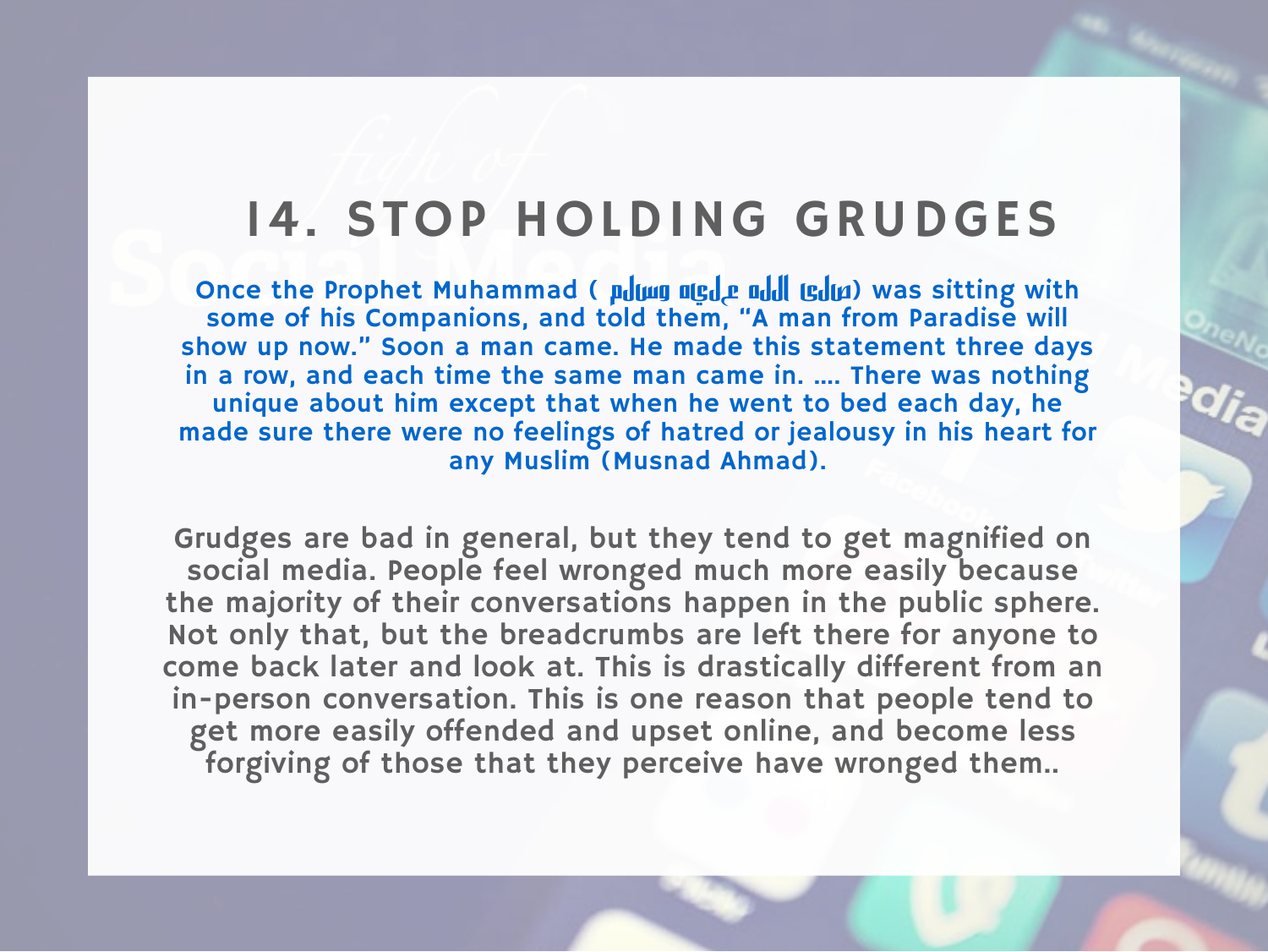# 15. SINCERE ADVICE

"The religion is sincere advice." We said, "To whom?" He ( $\mu$   $\mu$ pulum [\(said, "To Allah, His Book, His Messenger, and to the leaders of the](http://sunnah.com/nawawi40/7) Muslims, and their common folk" (Muslim).

The etiquette and purpose of giving advice is an art that needs to be rediscovered in the social networking age. People tend to get unnecessarily competitive on social networks. Instead of giving advice, we try to prove someone wrong, or force someone to acknowledge our point of view. The purpose of advice is rectification and positive change. Keep this purpose in mind. It will guide you to the appropriate etiquettes such as advising someone politely and in private as opposed to embarrassing them.

Be so sincere in giving advice that you hope and fully expect to someday take advice from the one you are advising today.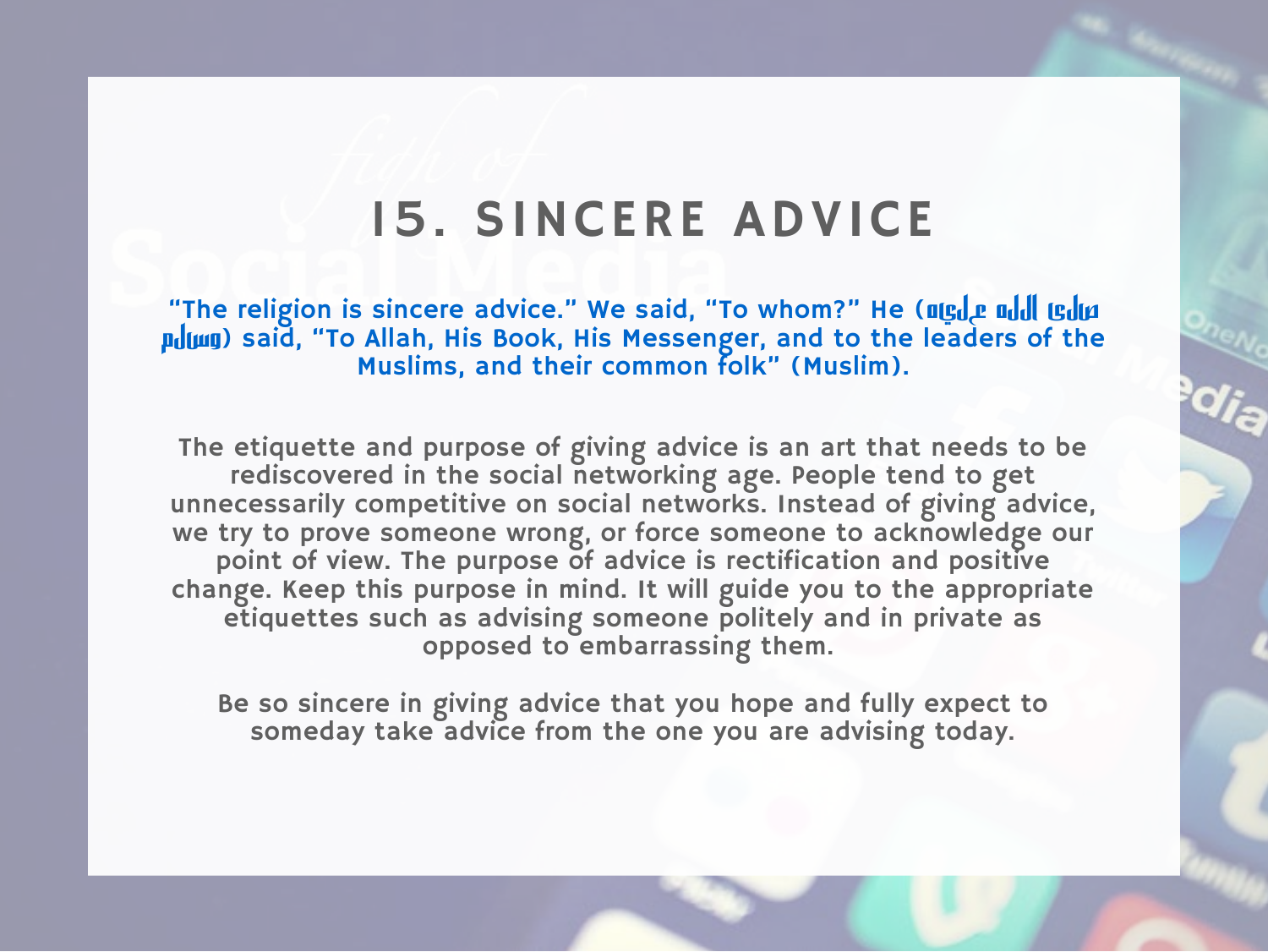## 16. FORBEARANCE

#### [You have two characteristics that Allah likes: forbearance and modesty](http://sunnah.com/urn/1292900) (ibn Mājah).

Forbearance is a difficult term to understand. It comes from the Arabic word hilm (same as the Name of Allah, Al-Halīm). There are a number of connotations to this characteristic, all applicable to social media. It means forgiving those who wronged you, even if it is your right to be upset. It means someone who acts with wisdom, takes time, and thinks deeply before reacting to something. It is another dimension of patience, one in which a person responds to harm with generosity.

Allah (swt) forgives us despite our evil thoughts and inclinations. This is a reminder to look inward. When faced with conflict, ask yourself what you may have harbored inside to add to a conflict, or what you may have done to trigger a reaction from someone. Remain calm and strong when angered.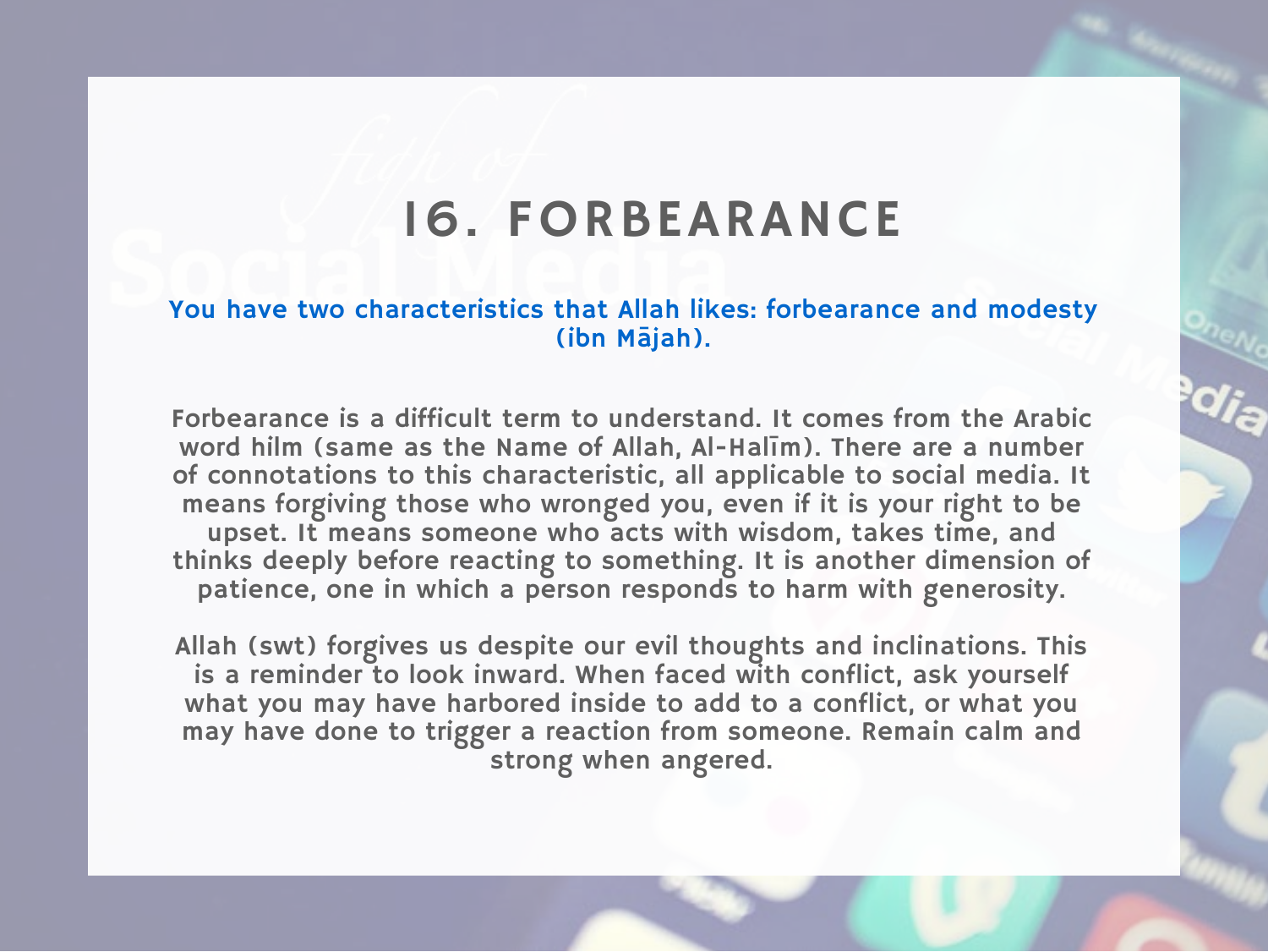#### 17. ANGER MANAGEMENT

A man said to the Prophet (الله عليه الله عن الله عن الله عن الله عن الله عن الله عن الله عن الله عن الله عن ا he (سلم عليه الله عليه الله عن الله عن المعامل الله عن المعنى المعلمات المعنى المعنى المعنى المعنى ا [repeated his request several times, and each time he \(](http://sunnah.com/nawawi40/16) الله صلى ال p (pull algerical) said, "Do not become angry" (Bukharī).

Due to the fast-paced nature of social media, it is easy to get quickly frustrated or upset. Everyone has, at some point, fired off an angry text or email that they've later come to regret. If something is making you angry, do not respond to it. Let the email sit in drafts overnight, bookmark the Facebook status - find some way to table the issue at least overnight. Look at it again with a clear head and then respond accordingly without being in the heat of the moment.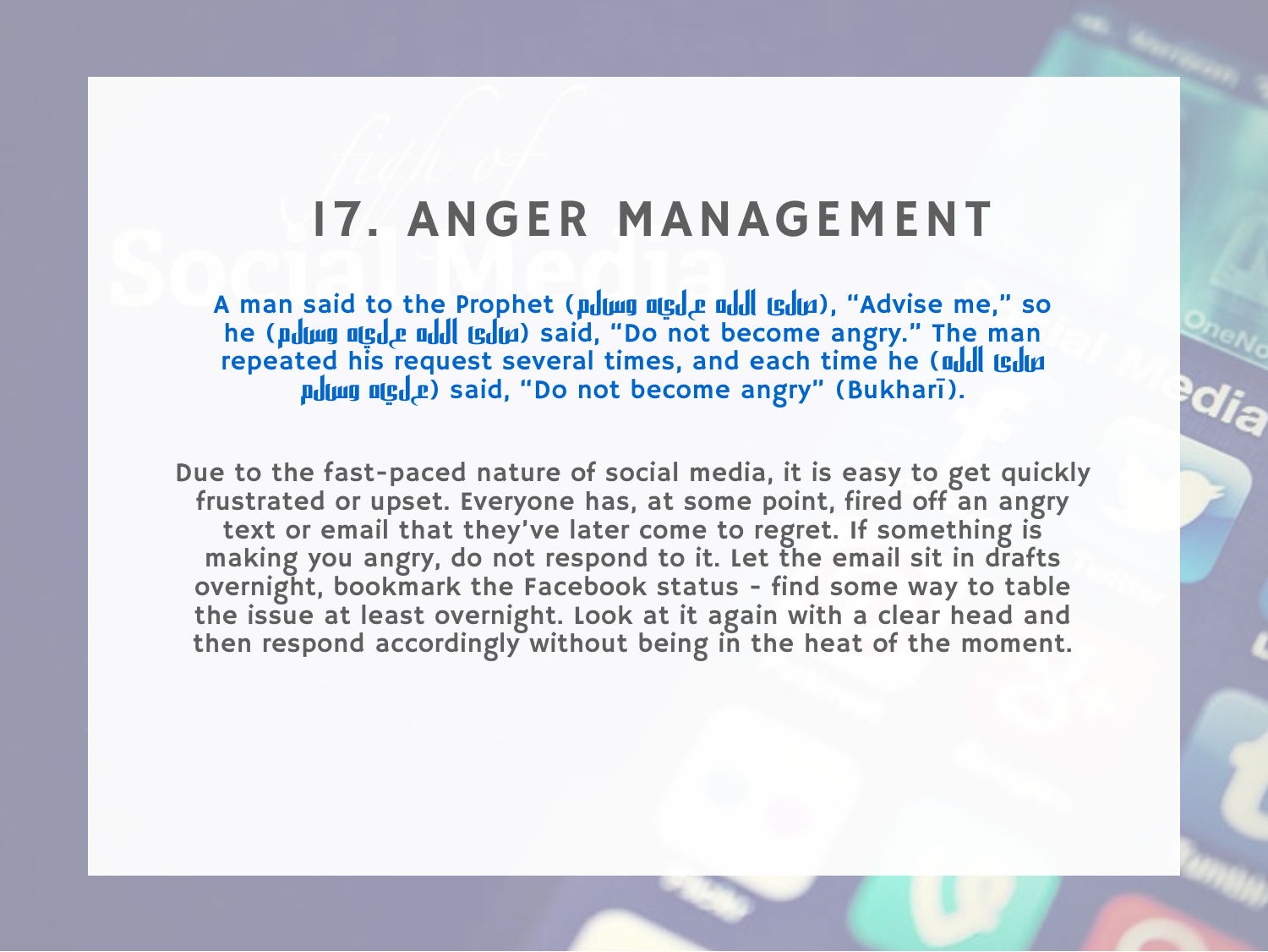#### 18. ENVY AND HATRED

[Do not cut another off, nor desert one another, nor hate one another, nor](http://sunnah.com/urn/672380) envy one another. O worshippers of Allah, be brothers. It is not lawful for the Muslim to shun his brother for more than three days (Tirmidhī).

[The better of the two is the one who starts greeting the other \(Bukharī\).](http://sunnah.com/bukhari/79/11)

Envy is one of the major spiritual diseases of social media. Everyone's profile looks like a highlight reel of their life. It's easy to see how well everyone else is doing and start feeling envy toward one another.

Be particularly careful of cutting people off or boycotting one another over something petty/personal. It is always encouraged to take the high road.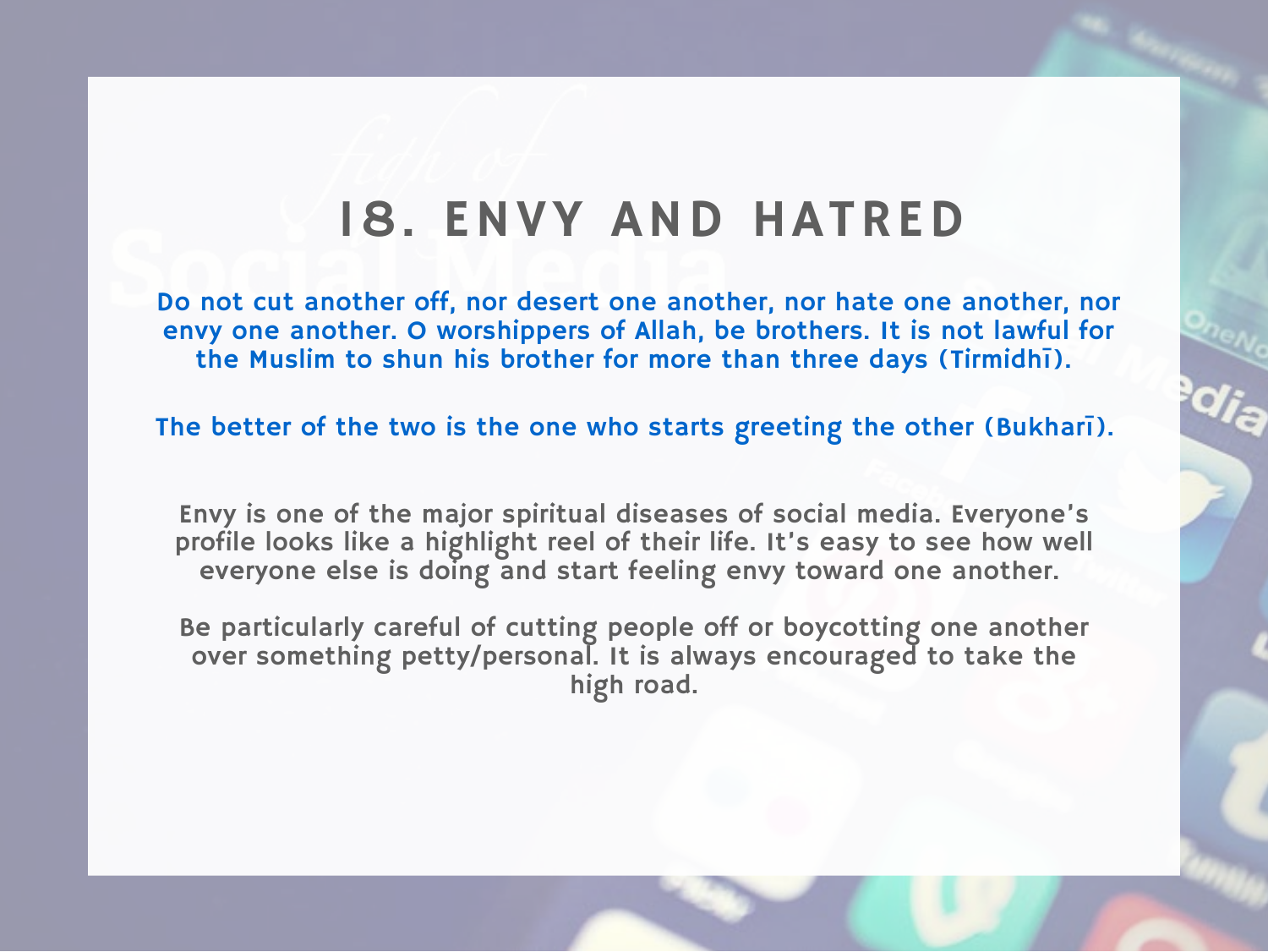#### 19. THE EVIL EYE

#### [The effect of the evil eye is a fact \(Bukharī\).](http://sunnah.com/bukhari/76/55)

The evil eye is what results after burning jealousy. A believer understands that jealousy destroys good deeds and tries to guard against it. A truly evil person, however, lets it go unchecked. When this happens, it causes a negative effect on the object of jealousy. It gives Shaytān fuel to get to the other person. There is no harm in enjoying the blessings of Allah, but it is blameworthy to flaunt them in such a way as to make people feel bad or envious. The obvious method of this is flagrantly showing off wealth and possessions, but it can also apply to flaunting your spouse, kids, and even experiences (exotic vacations). Remember that not everyone who has friended you on social media is actually your friend or wishes good for you. Utilize social networks with caution.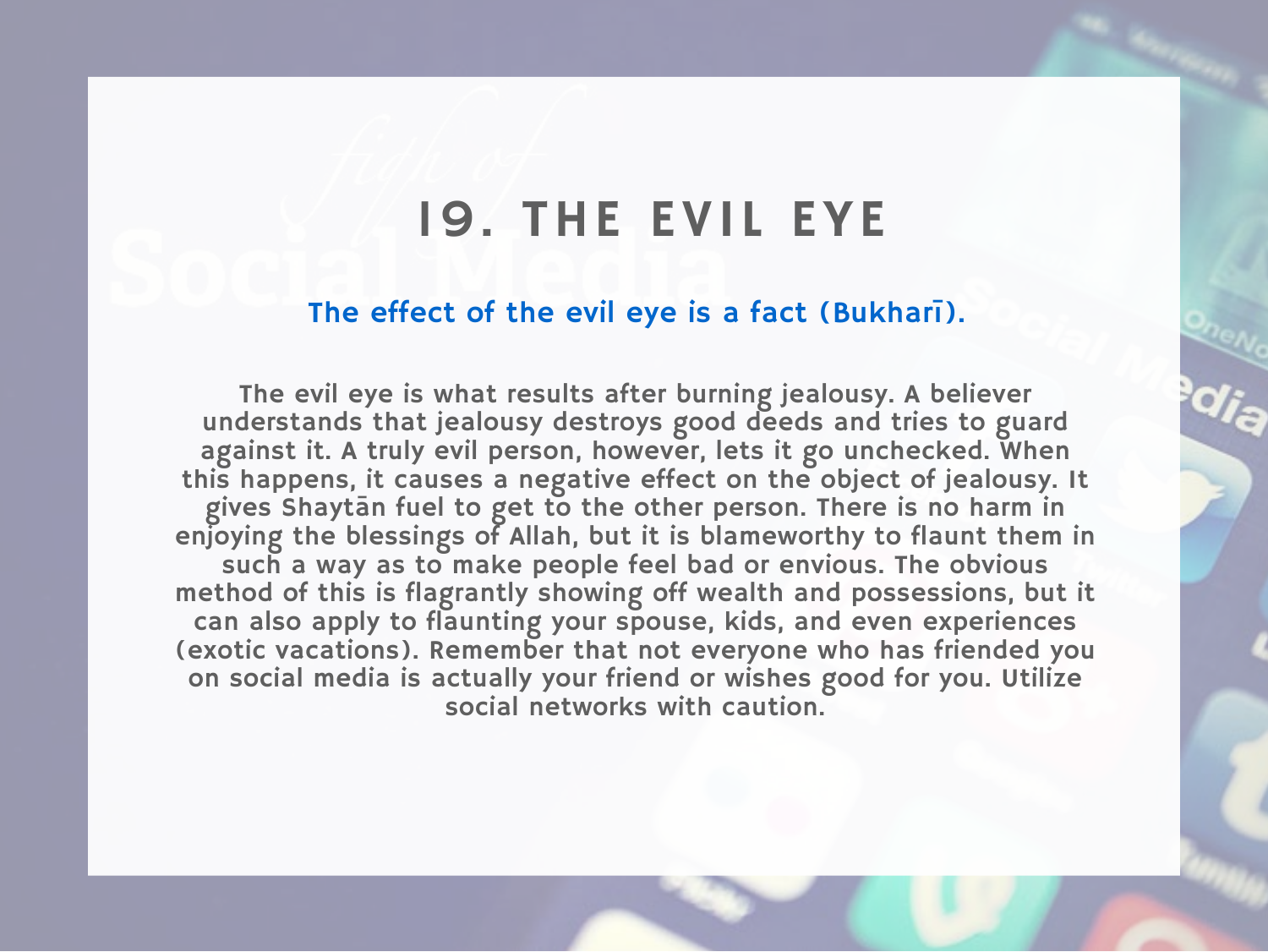#### 20. WATCH WHAT YOU SAY

A person utters a word thoughtlessly (i.e., without thinking [about its being good or not\) and, as a result of this, he will](http://sunnah.com/riyadussaliheen/18/4) fall down into the fire of Hell deeper than the distance between the east and the west (Bukarhī and Muslim).

This narration is a reminder of our etiquettes with Allah. The Qur'ān regularly warns us about speaking without knowledge. We often feel pressured to say something or share our opinions on a matter, not realizing that we may be ignorant or incorrect.

Be mindful of leaving a negative comment about someone. It is bad enough to say something in person, but online it becomes public and recorded - can you imagine a one-liner that you post multiplying bad deeds months or years out?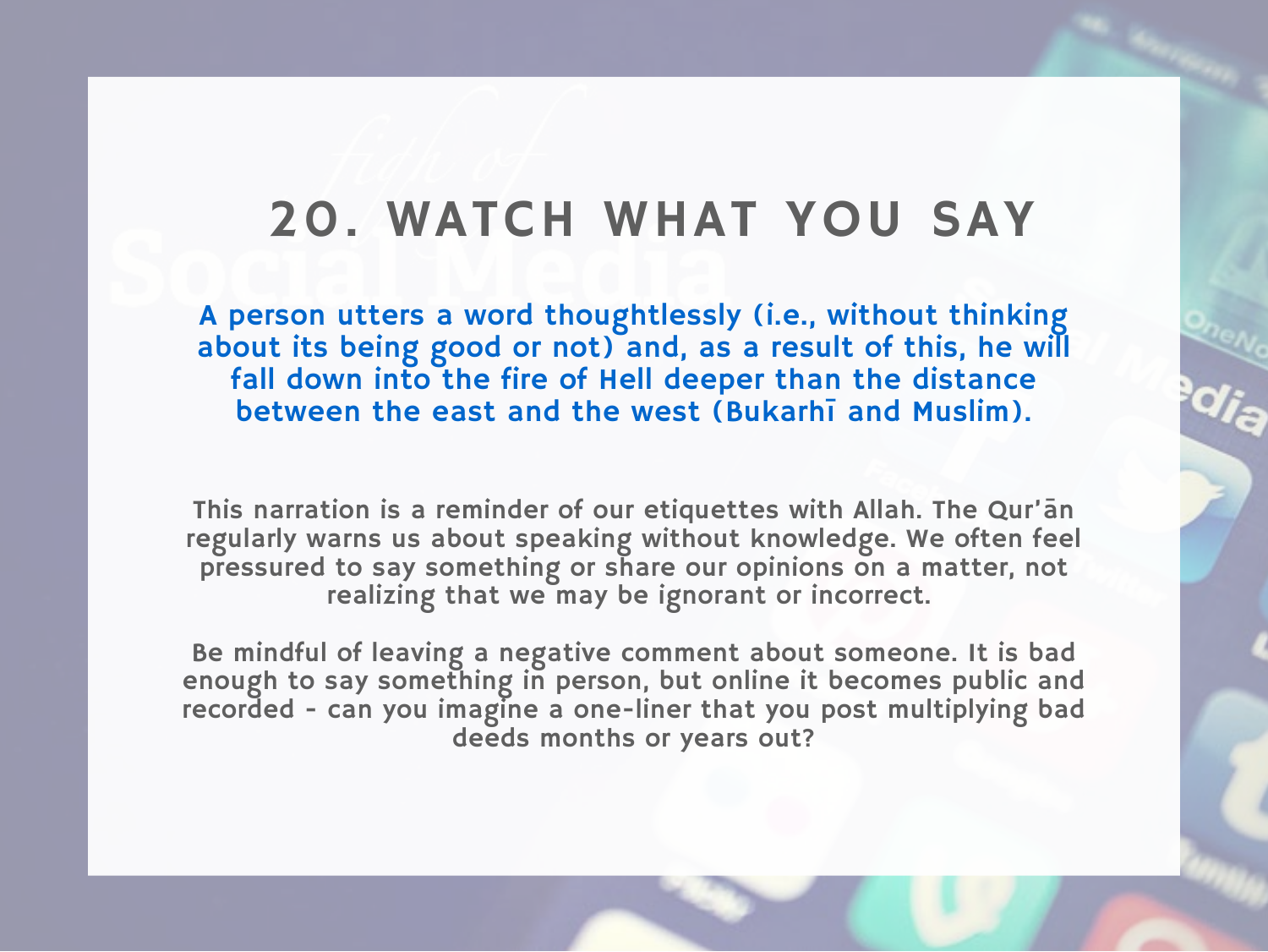#### 21. BACKBITING AND GOSSIP

Among my people, the one who is bankrupt is the one who – after praying, fasting, and paying charity – arrives on the Day of Judgment [having cursed one person and slandered another, assaulted another, and](http://sunnah.com/riyadussaliheen/1/218) misappropriated the wealth of someone else. Then those people will be given of his good deeds, and if his good deeds run out before redress is made, then some of their sins will be taken from them and put upon him. Then he will be cast into Hell (Muslim).

Social media is a medium based on connections to others. This naturally lends itself to constantly talking about other people. Backbiting is one of the vilest sins in Islam - "And do not spy or backbite each other. Would one of you like to eat the flesh of his brother when dead? You would detest it" (49:12).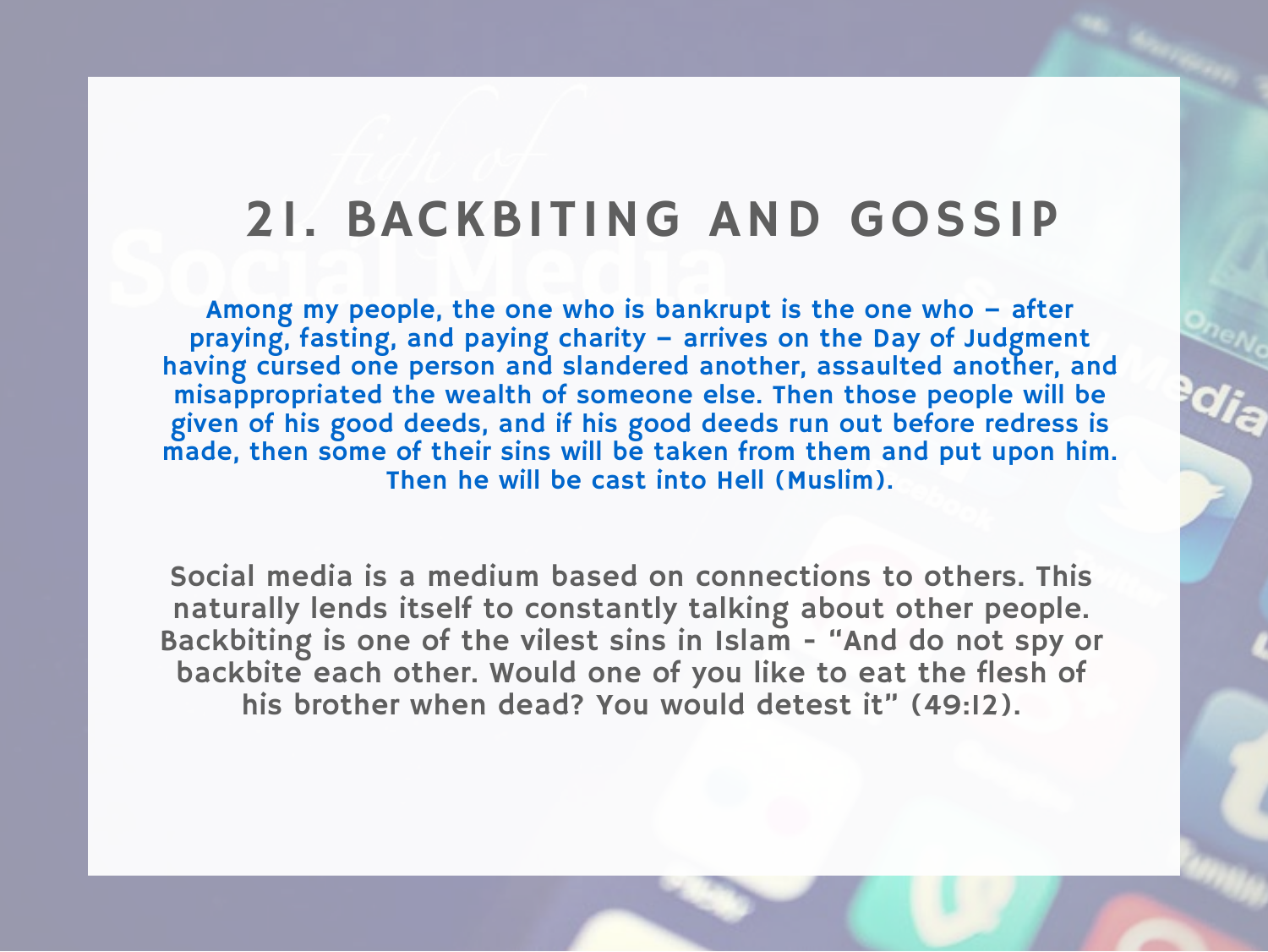# 22. DON'T CAUSE DRAMA

The Prophet (pulum ng ele ndd gub) said, "Do you know what calumny [is?" They said, "No, Allah and His Messenger know best." He said,](http://sunnah.com/urn/2204250) "Telling people what other people have said in order to create dissension between them" (Adab al-Mufrad).

[The person who spreads calumnies will never enter Paradise](http://sunnah.com/riyadussaliheen/18/26)  (Bukharī and Muslim).

This is sometimes done overtly, and sometimes passive aggressively. There is a particularly high propensity for doing these types of things by way of screenshots and email forwards. Do your best to ensure you never help further any type of split between two people.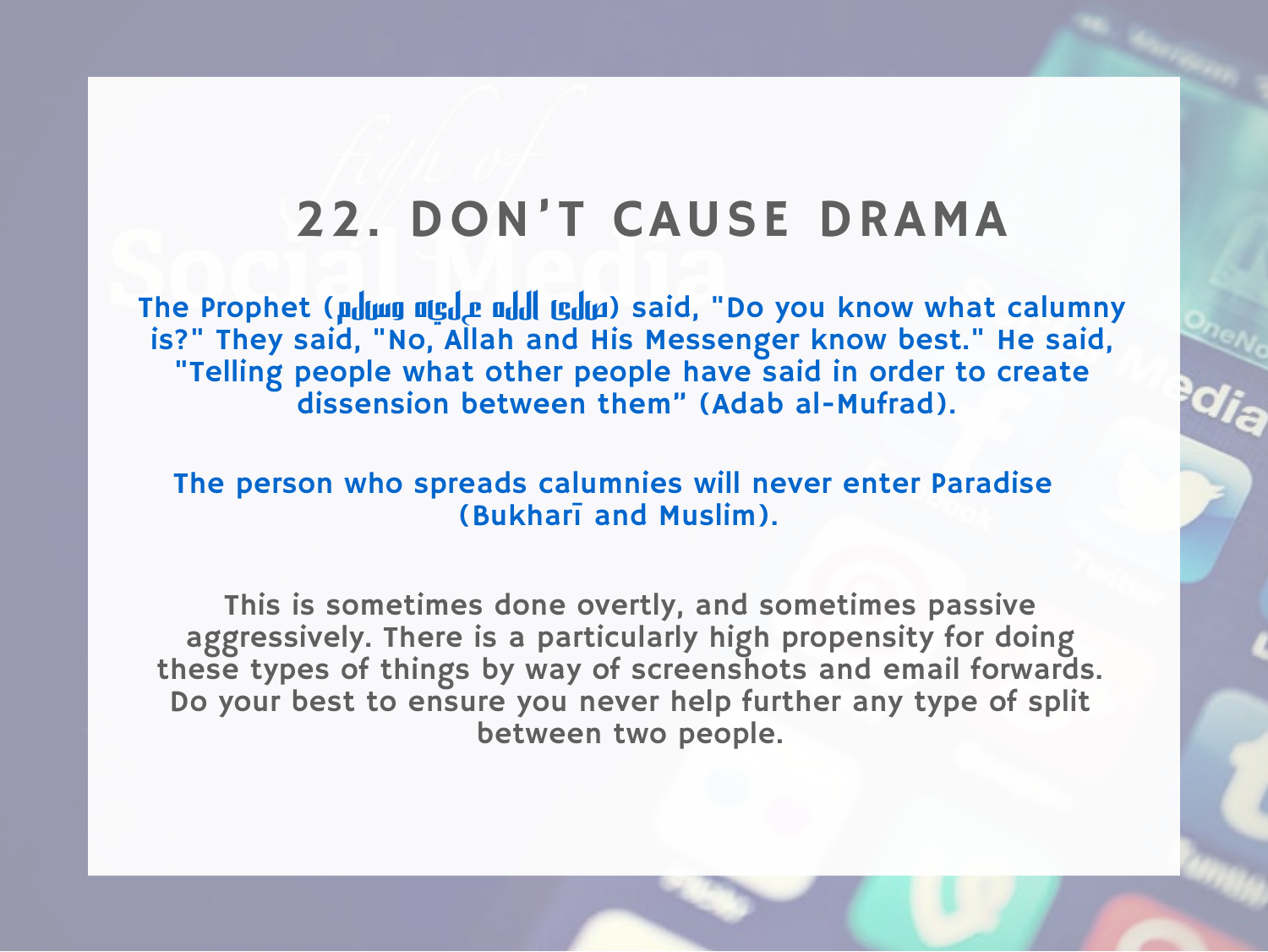## 23. SEEKING LIKES

A man came to the Prophet ( محاليه الله عليها عليه الله ) and said, "O [Messenger of God, direct me to an act, which if I do it, God will love](http://sunnah.com/nawawi40/31) me and people will love me." He ( بالله هليه الله عنه الله ) said, "Detach yourself from the world, and God will love you. Detach yourself from what is with the people, and the people will love you" (ibn Mājah).

When it comes to social media we are constantly seeking the approval of others. We carefully monitor our status updates to see the number of likes, retweets, and comments we get. Our phones are set to alert us for every instance of this. We know off the top of our heads how many friends and followers we have.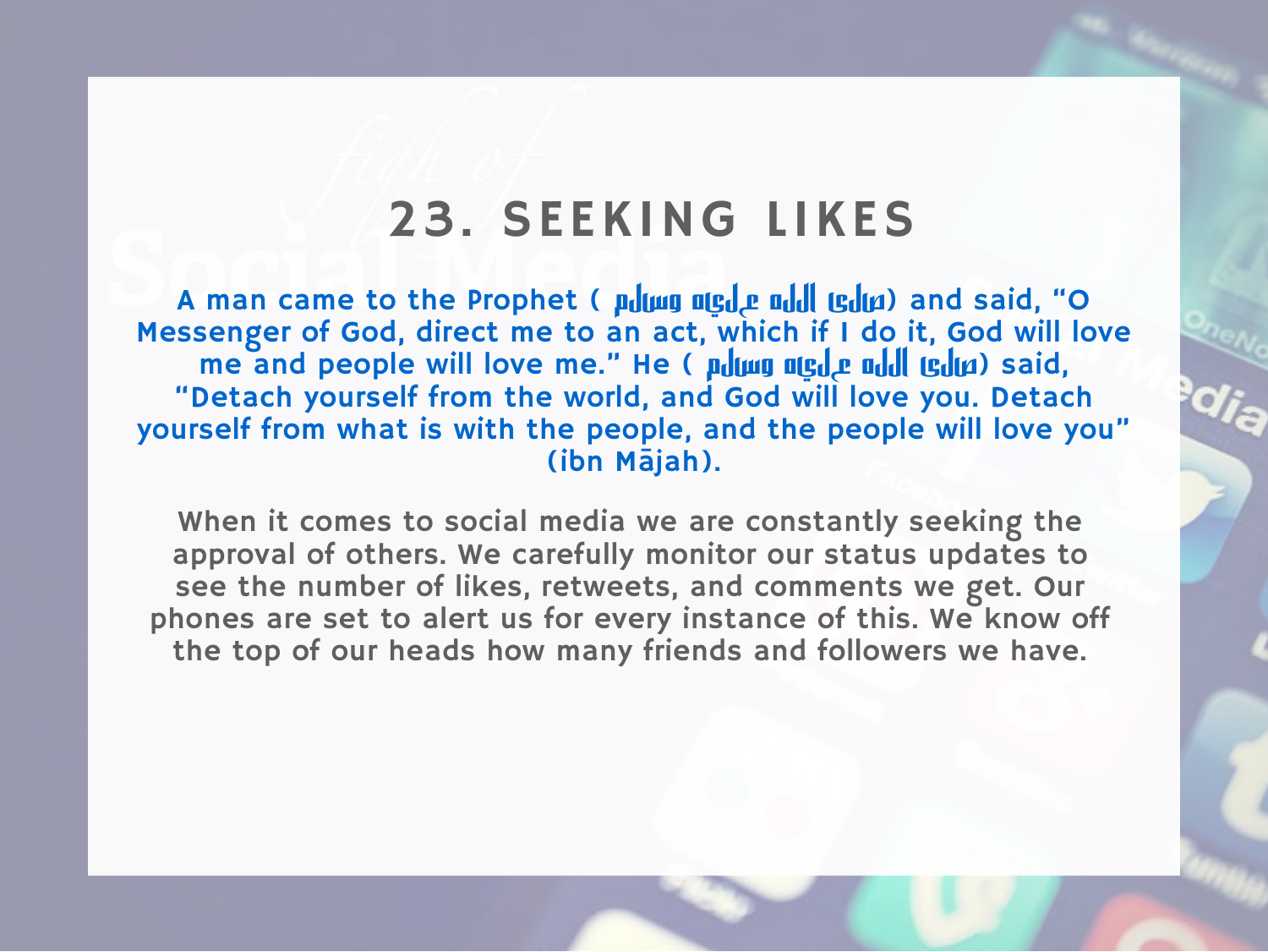#### 24. GETTING A CHEAP LAUGH

[Woe to him who tells things, speaking falsely, to make people](http://sunnah.com/abudawud/43/218) laugh thereby. Woe to him! Woe to him! (Abu Dawud).

Everything in the social networking age boils down to traffic. How many likes/views/comments/shares/hits can you get? When this is the bottom line and the way we seek validation, it forces us to compromise our principles and judgment. One unfortunate example of this is seeing Muslims making videos where they prank their parents with some kind of devastating news just to get a reaction out of them and then post it on YouTube. This type of behavior - just to get views - is abhorrent to say the least, and in clear contradiction with Prophetic etiquettes.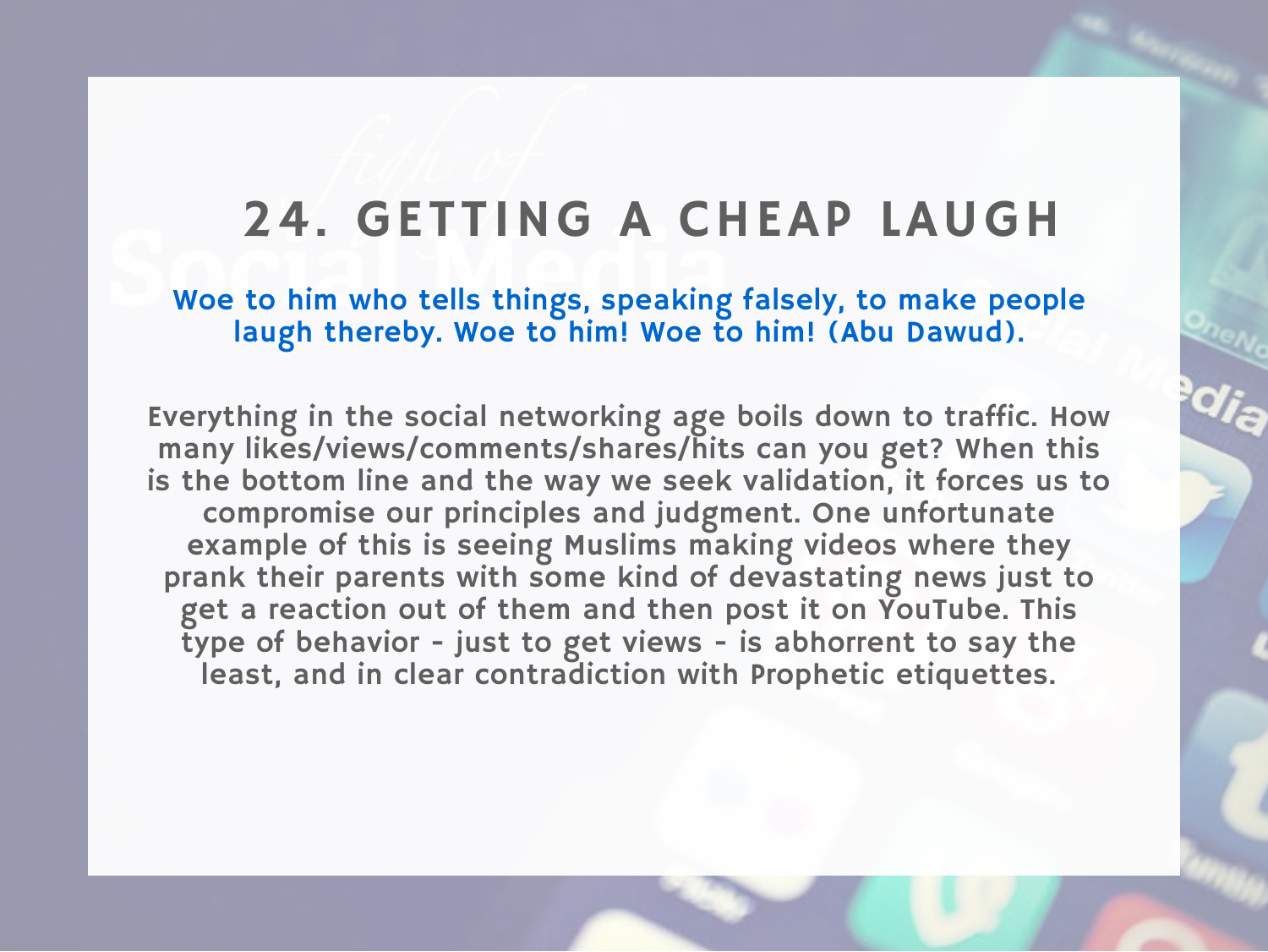# 25. DON'T USE A FAKE PERSONA

[From the most evil of people is the two-faced person who shows](http://sunnah.com/urn/418880) one face to one group of people and a different face to another (Muwatta Mālik).

It's always strange to meet someone that projects one thing online and something completely different in person. How you portray yourself online should be congruent with reality. This is something that goes both ways - some try to appear more pious online, and some more rebellious. Represent yourself honestly.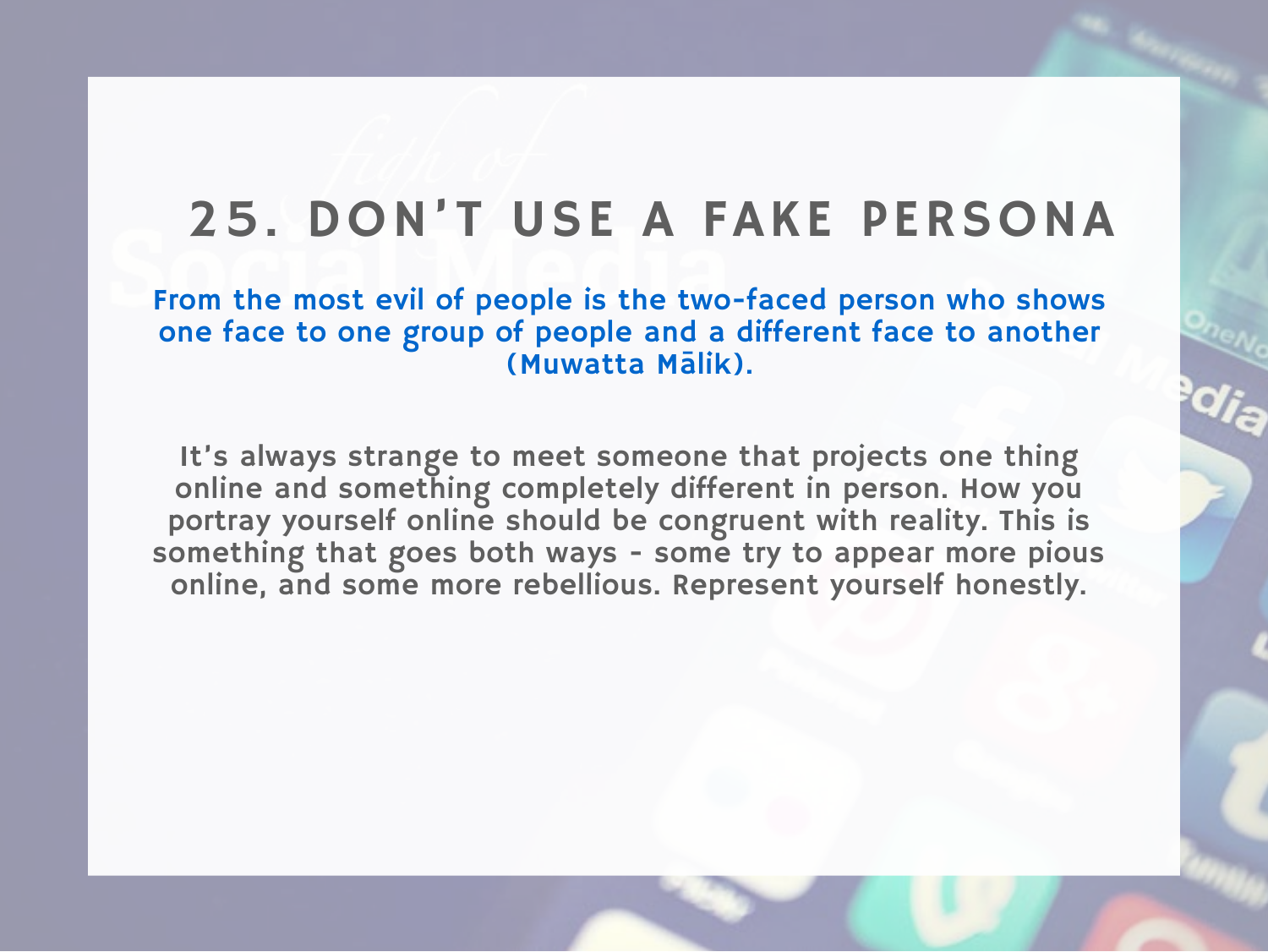## 26. PRIVACY

[If any person peeps at you without your permission and you poke](http://sunnah.com/bukhari/87/41) him with a stick and injure his eye, you will not be blamed (Bukharī).

Our religion emphasizes going out of our way to protect people from harm. To poke someone's eye out for violating privacy shows its severity. Not everyone knows how to properly set their privacy - that is why it's an individual responsibility to respect others.

One of the biggest pain points for privacy is respecting the hijāb. This includes posting pictures without permission of someone, and also creeping (or stalking) someone's profile. This is a serious issue that cannot be taken lightly.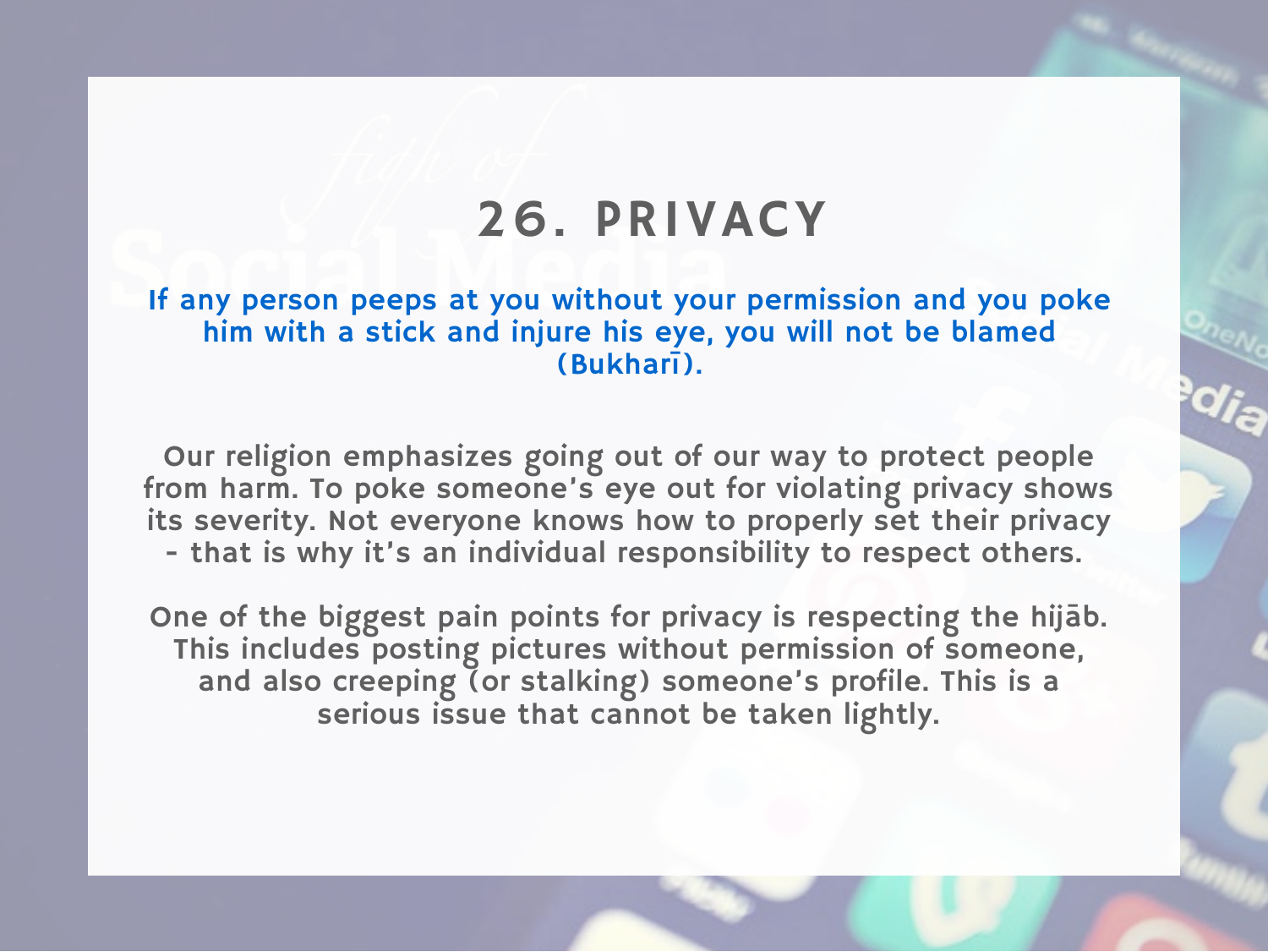### 27. EAVESDROPPING

Whoever eavesdrops on the conversation of other people when they do not want him to listen, or they move away from him, molten lead will be poured into his ears on the Day of Resurrection (Bukharī).

The key here is understanding what people do not want heard. A person may post something without understanding their privacy settings, or have a conversation that they do not want others to interfere in. Their wishes in this must be strictly respected. Sometimes we also do seemingly harmless things that constitute eavesdropping - such as taking someone's phone and going through their text messages without their permission.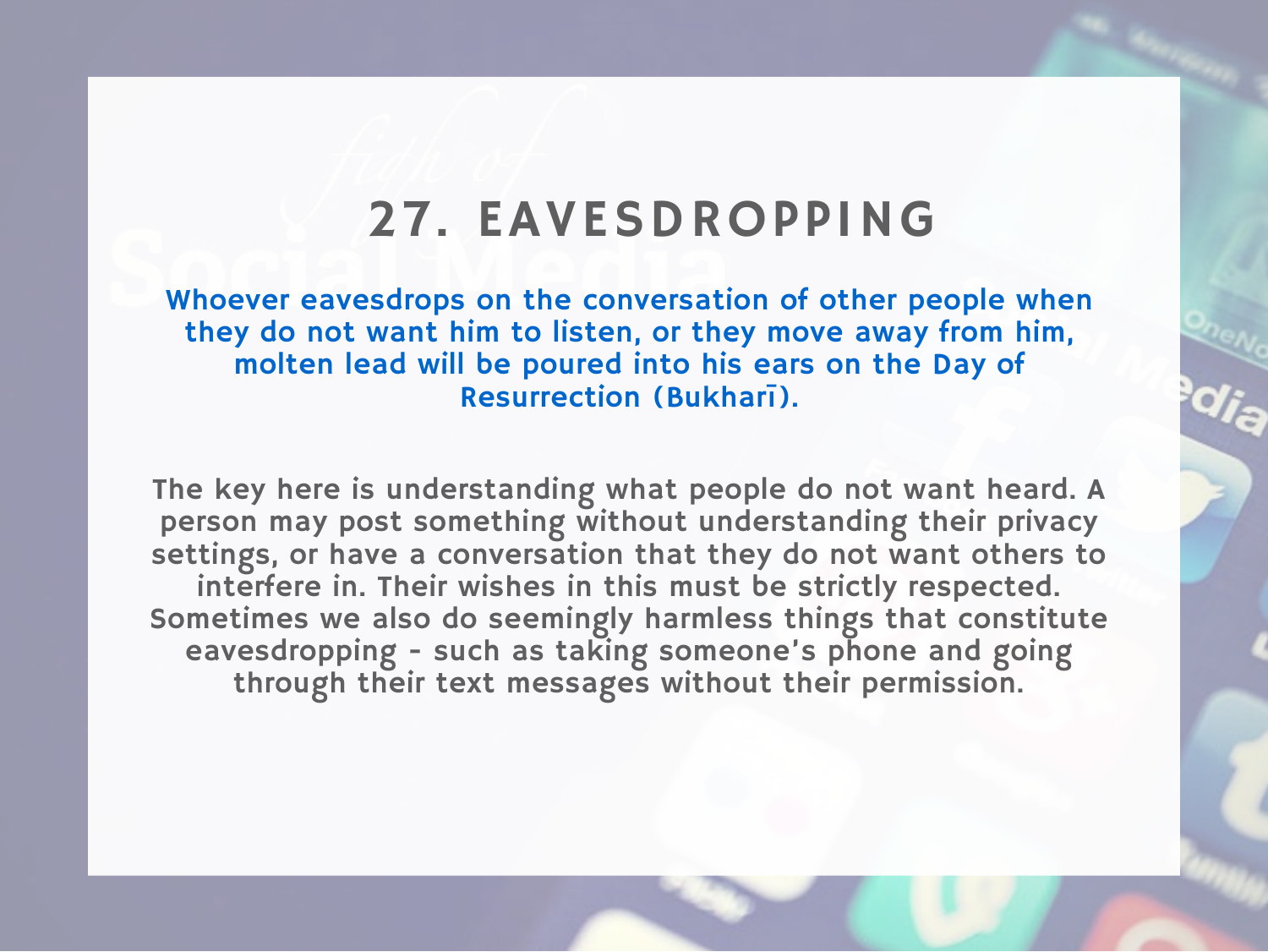#### 28. BE PRESENT

He (puly ngde ndd gdu) faced the person he spoke to, with his [chest and body. When he addressed someone, he completely](http://sunnah.com/urn/1800060) turned his face towards that person, and did not give a side glance (Shamā'il Muhammadiyyah).

A modern display of bad manners in our time has become conversing with one person while simultaneously texting someone else. Even the simple act of glancing at your phone while speaking to someone can give the impression that you have something better to do than speak to this person. Be fully present in your conversations with others - especially when it comes to your parents, spouse, and children.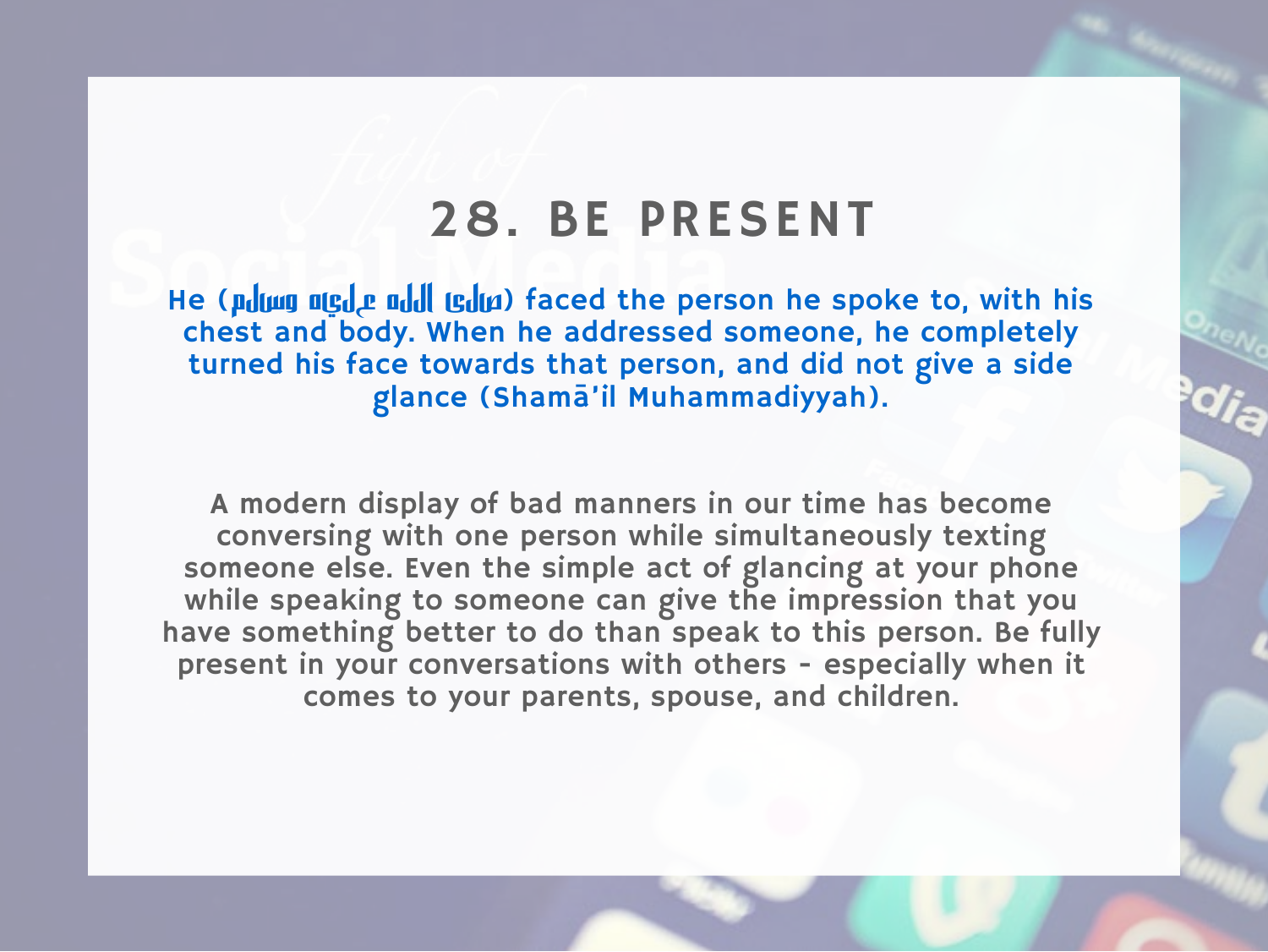# 29. EXCLUDING THE THIRD PERSON

[When three people are sitting together, then two of them should](http://sunnah.com/bukhari/79/62) not hold a secret conversation excluding the third person. Wait to be in a larger group so as not to upset the other person (Bukharī).

It is amazing how applicable this is in our times. What is referenced here is for two people to not speak secretly to one another while in a group of three because it makes the other person feel excluded. We find that this happens commonly now, the greatest example being two people texting each other to exclude someone else in their company, while trying to make it look like they are texting someone else.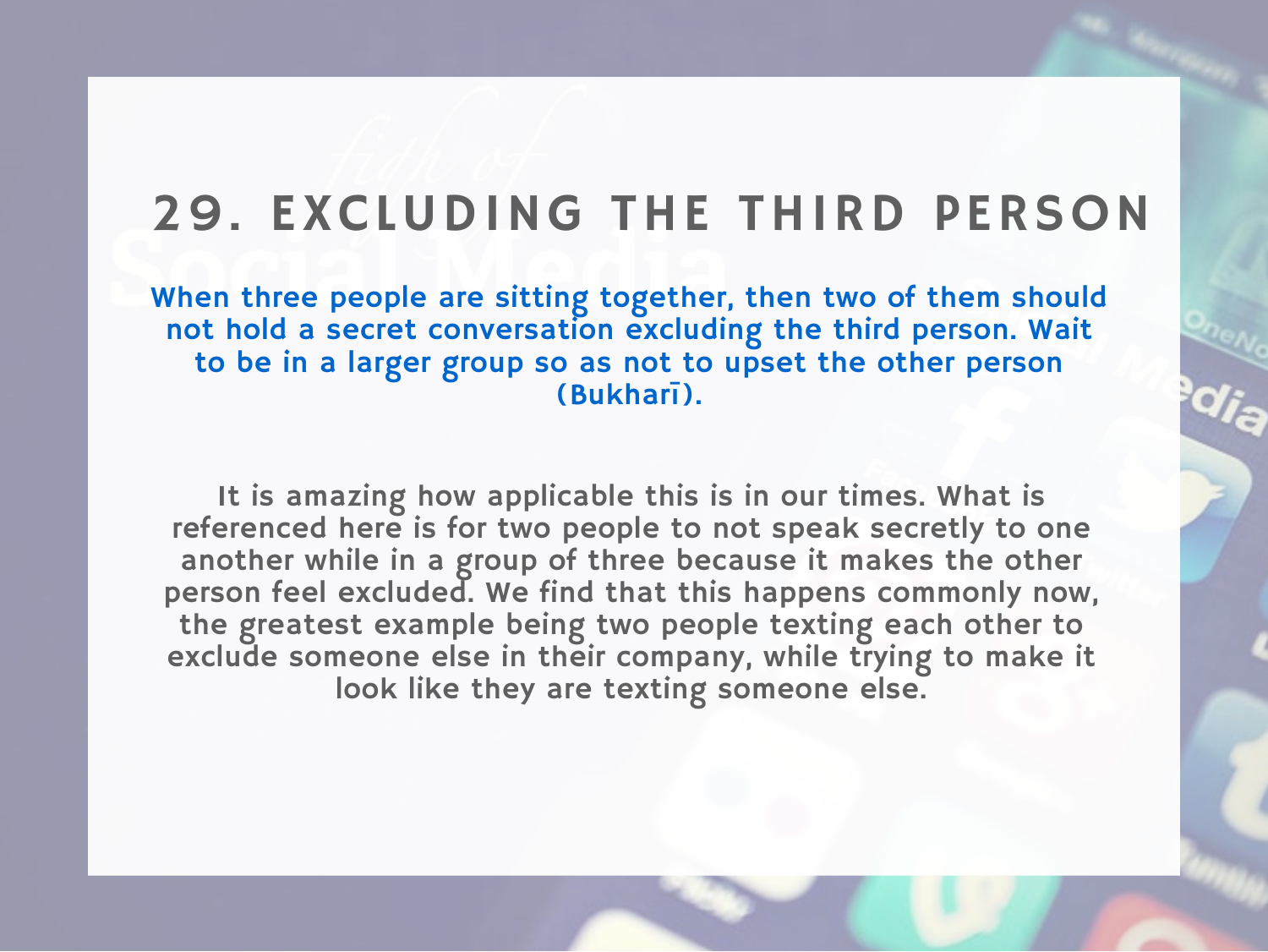### 30. AVOID THESE FOUR

There are four things that whoever has them, then he is a hypocrite. [Whoever has one attribute from among them, then he has an attribute](http://sunnah.com/tirmidhi/40/27) of hypocrisy until he leaves it. (1) When he speaks, he lies, (2) He breaks his promises, (3) He is vulgar whenever he argues, and (4) Whenever he makes an agreement he proves treacherous (Tirmidhī).

Lying on social media is something we often do inadvertently. For example, a person may request you to make dua for someone, and you hit the like button and leave a comment saying "OK" but then never make dua for them. It is just as important to keep your word online as it is offline.

Vulgarity is a major issue as well. People tend to become more courageous from behind a keyboard. This makes what would normally be a run-of-the-mill disagreement turn into an aggressive exchange with obscenities.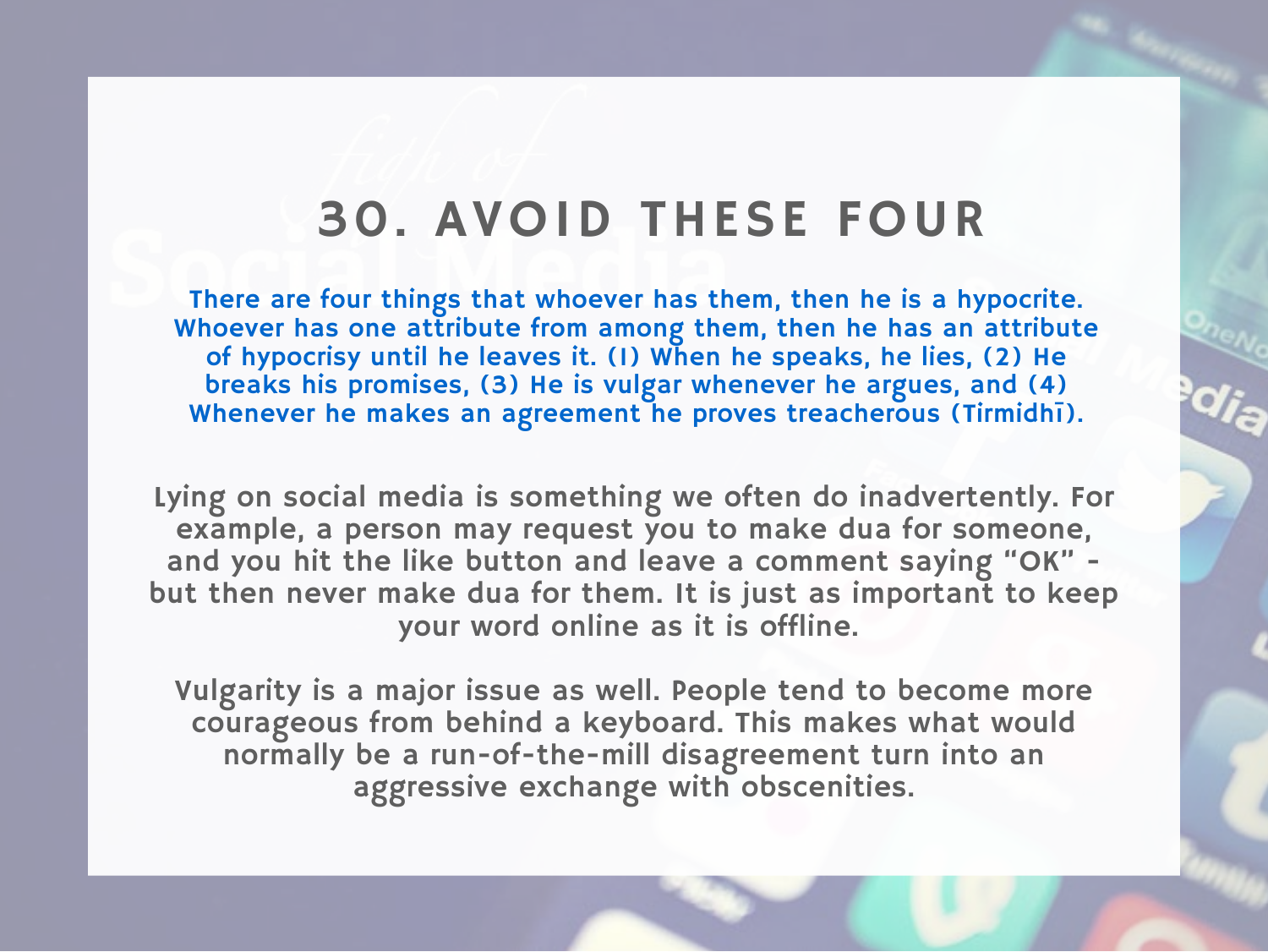# 31. LEAVE THE DEBATES ALONE

[I guarantee a house in Paradise for one who gives up arguing even if he](http://sunnah.com/abudawud/43/28) is in the right. And I guarantee a house in the middle of Paradise for a man who abandons lying even if he were joking. And I guarantee a house in the upper part of Paradise for the one who actively corrected his manners (Abū Dawūd).

Debates on the internet are a black hole that suck you in, waste your time, and produce nothing of value. They quickly degenerate into personal attacks. One of the greatest tricks of the internet is to make you feel accomplished and productive after giving your views in a debate and refuting someone else.

This hadith teaches us to be less concerned about being right, and more concerned about upholding good moral conduct no matter what the circumstance. This goes so far as to include not lying even if it's a joke.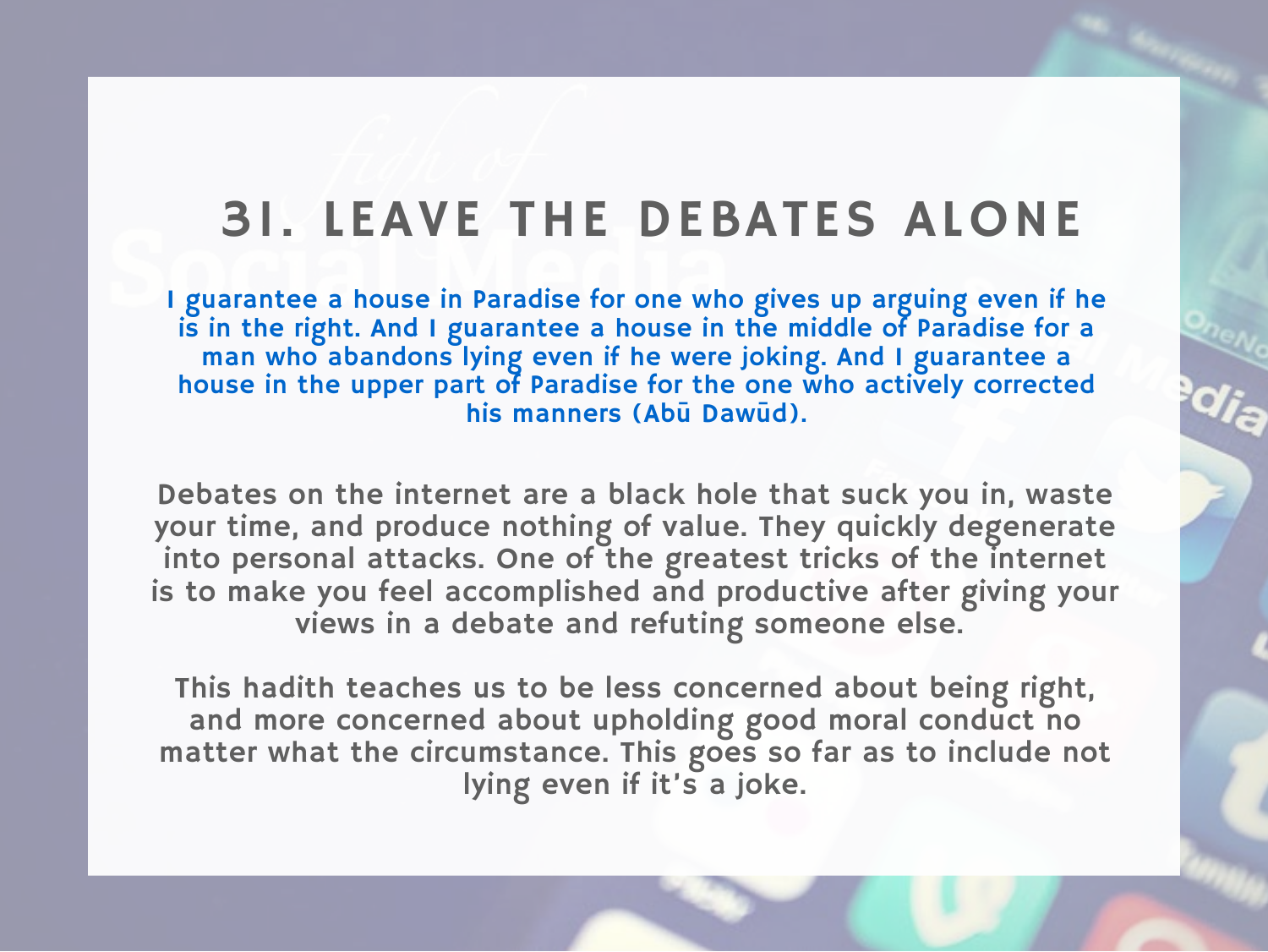### 32. KNOW YOUR ROLE

"There will come to the people years of treachery, when the liar will be regarded as honest, and the honest man will be regarded as a liar. The traitor will be regarded as loyal, and the loyal will be regarded as a [traitor. And the Ruwaybidah will decide matters." It was said, "Who are](http://sunnah.com/urn/1291360) the Ruwaybidah?" He (  $\mu$ ဖြစ္၊ ။ဖြစ္ပြာ ။ဖြစ္ပြဲဖြာ) said, "Ignorant people who comment on public affairs" (ibn Mājah).

People online love to show others that they care about causes, or that they are socially/politically/religiously active by commenting on anything and everything. This has given rise to a culture of 'outrage trolling' where people simply wait around for something to get upset at and then post statuses about it. It's not necessary to have an opinion about every issue or comment on it.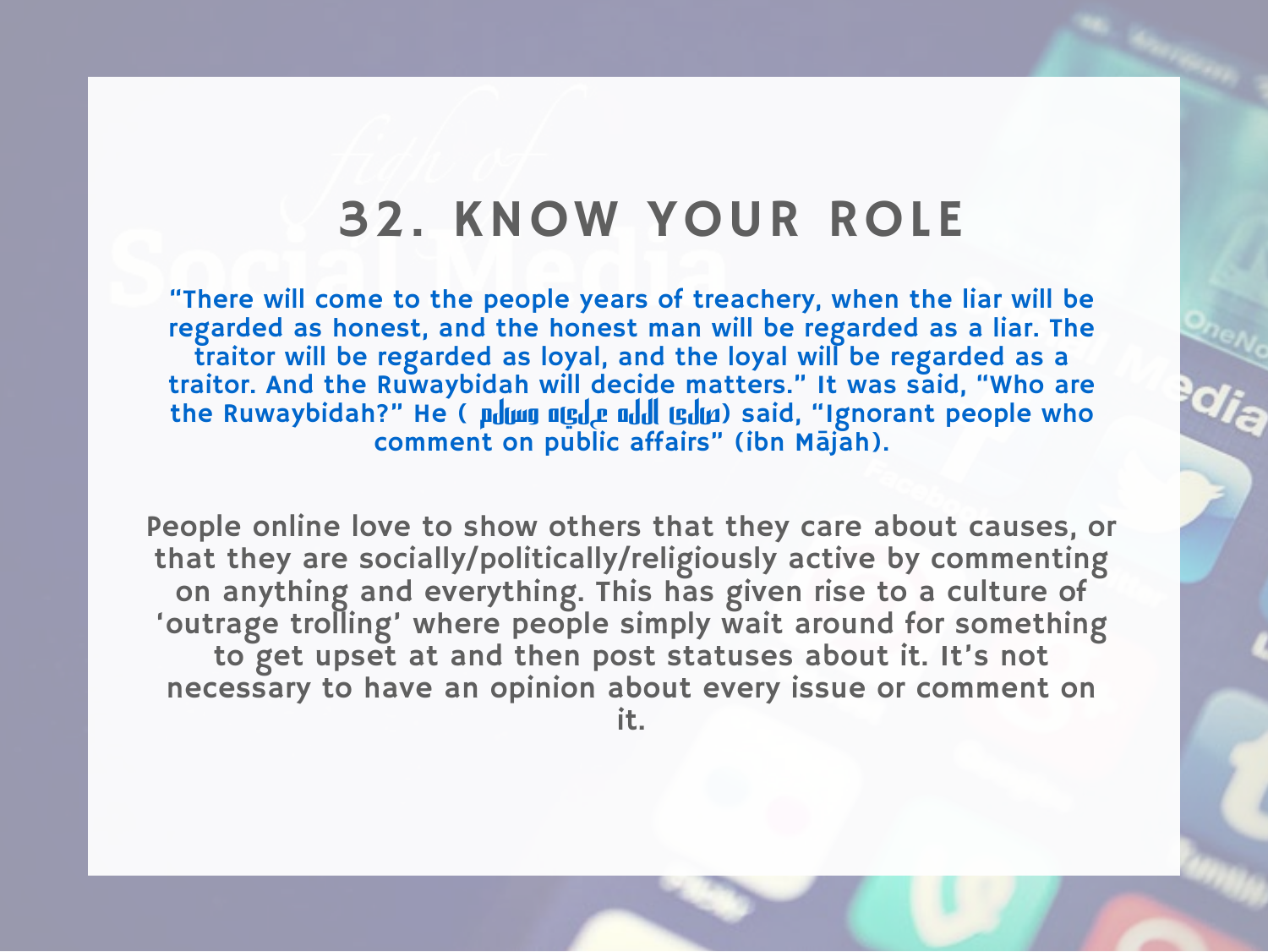## 33. MAINTAIN GOOD TIES WITH YOUR FAMILY

Spread the greeting of Salam, feed others, uphold the ties of [kinship, and pray during the night when people are sleeping, and](http://sunnah.com/urn/1273590) you will enter Paradise with peace (ibn Mājah).

Maintaining good ties with family is heavily emphasized in Islam. This is one place where social media really makes it easy to perform a good deed with a maximum reward. Use your social networks to facilitate staying in touch with relatives as much as possible.

The end of this hadith gives us a quick reminder about our time. Don't spend so much time on social networks that you stay up all night connecting with everyone else except Allah.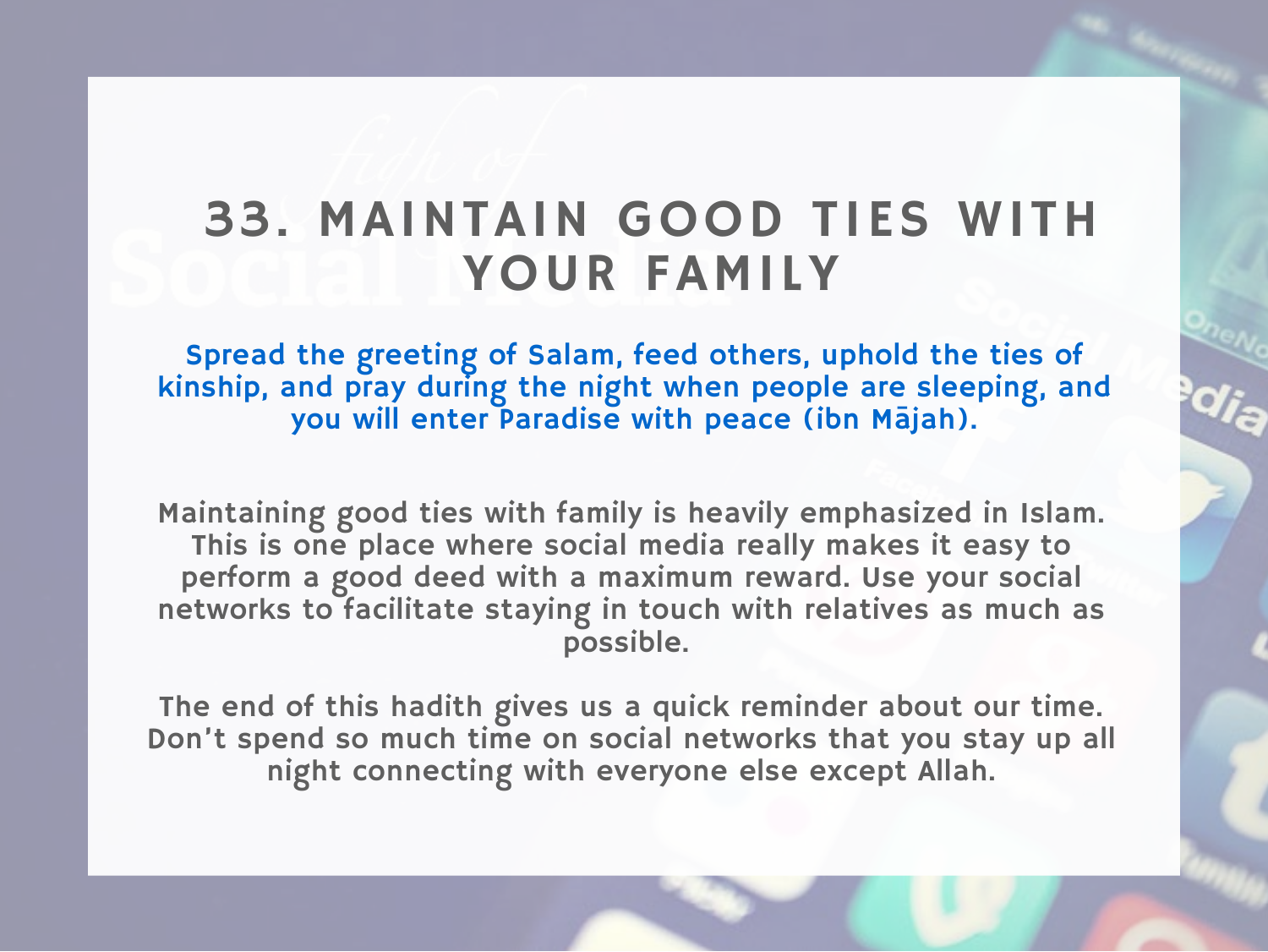# 34. TEACH YOUR FAMILY PROPER USAGE OF SOCIAL MEDIA

Each of you is a shepherd, and each of you is responsible for his flock. The ruler over a people is a shepherd and responsible for his flock. A man is a shepherd of his household and responsible for his flock. A [woman is a shepherd responsible for her husband's house and children.](http://sunnah.com/abudawud/20/1) A man's servant is a shepherd responsible for his property. So each of you is a shepherd and each of you is responsible for his flock (Abu Dawud).

One of the biggest pain points for parents is teaching their kids how to responsibly utilize social media. Many do not know how to even approach the conversation, and in response they end up ignoring it. Families must come together and set appropriate guidelines for themselves for responsible use of technology and social media. To shepherd well in this regard means having open and honest conversations about it, and establishing firm principles that hold true regardless of technological changes.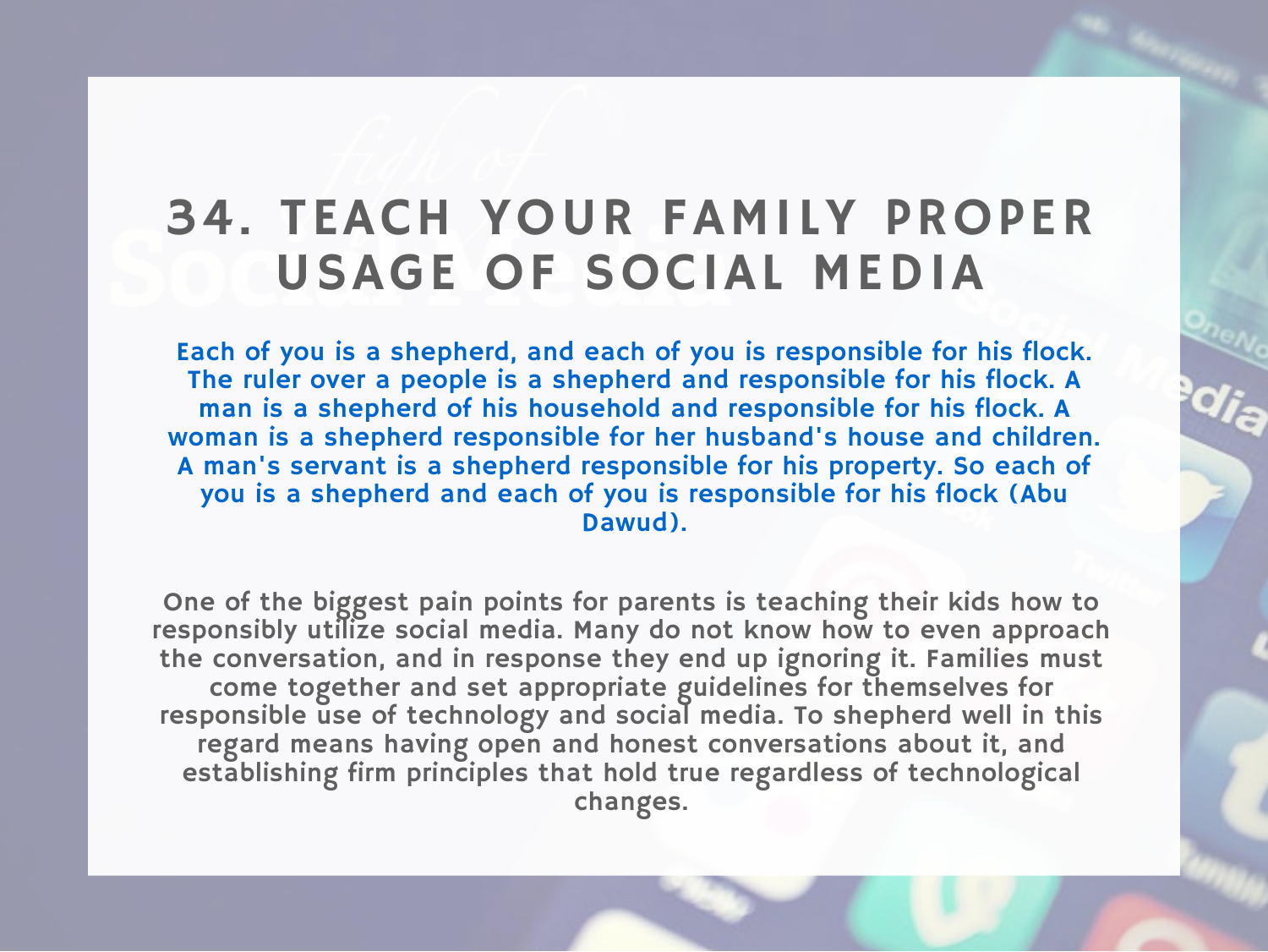# 35. FULFILL THE RIGHTS OF THOSE AROUND YOU

Allah's Messenger ( pulw night not light said, "O Abdullah! I have been informed that you fast all day and stand in prayer all night?" I said, "Yes, O Allah's Messenger!" He said, "Do not do that! Fast some days, and leave it off on other [days. Stand for prayer at night and also sleep some nights. Your body has a right](http://sunnah.com/bukhari/67/133) over you, your eyes have a right over you and your wife has a right over you" (Bukharī).

It is interesting to note that this advice of creating balance was given in context of someone overexerting themselves in worship. In the context of social media, we have to apply this advice in context of fulfilling the rights of others due to over-exerting ourselves on social networks.

The last part of this narration is one of the most important in our times. We often neglect our families due to social media. We might ignore our children or miss an opportunity to spend quality time with them because we are engaged in a debate online, or leaving comments about how appetizing someone's samosa on Instagram looks.

Do not neglect yourself either. While this narration speaks of physical exertion, we need to remember that our mind has a right on us and needs time to rest and reflect as well.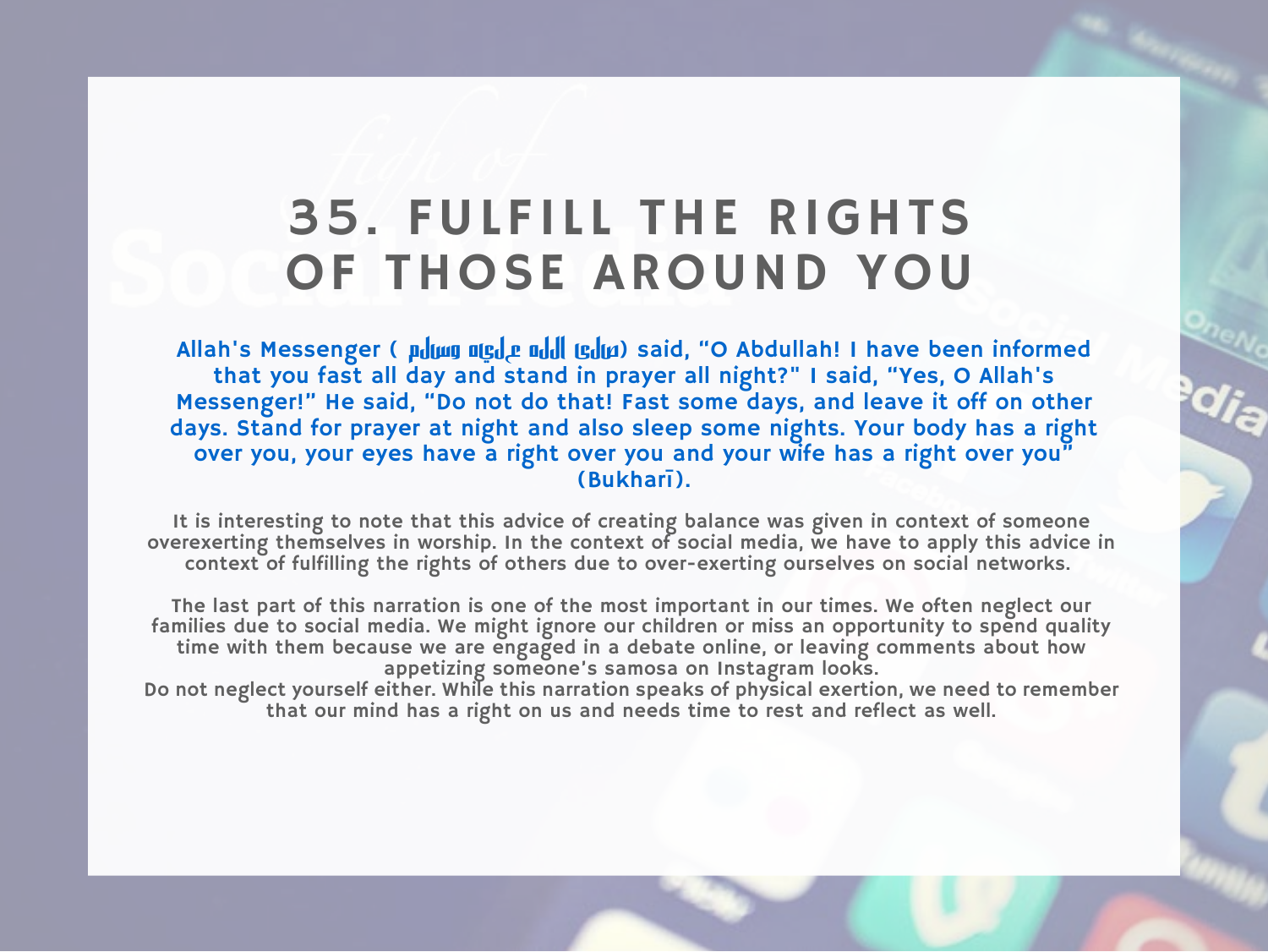#### 36. TIME MANAGEMENT

#### [There are two blessings which many people lose: Health and free](http://sunnah.com/bukhari/81/1) time (Bukharī).

Wasting time is one of the main complaints people have against social media. Left unmanaged, it can consume a person's life. Many of us already check our phones constantly throughout the day. We even shun conversation in person in someone's company in favor of reading status updates on our phones. Set strict time limits for your usage of social media so it does not take over all your free time.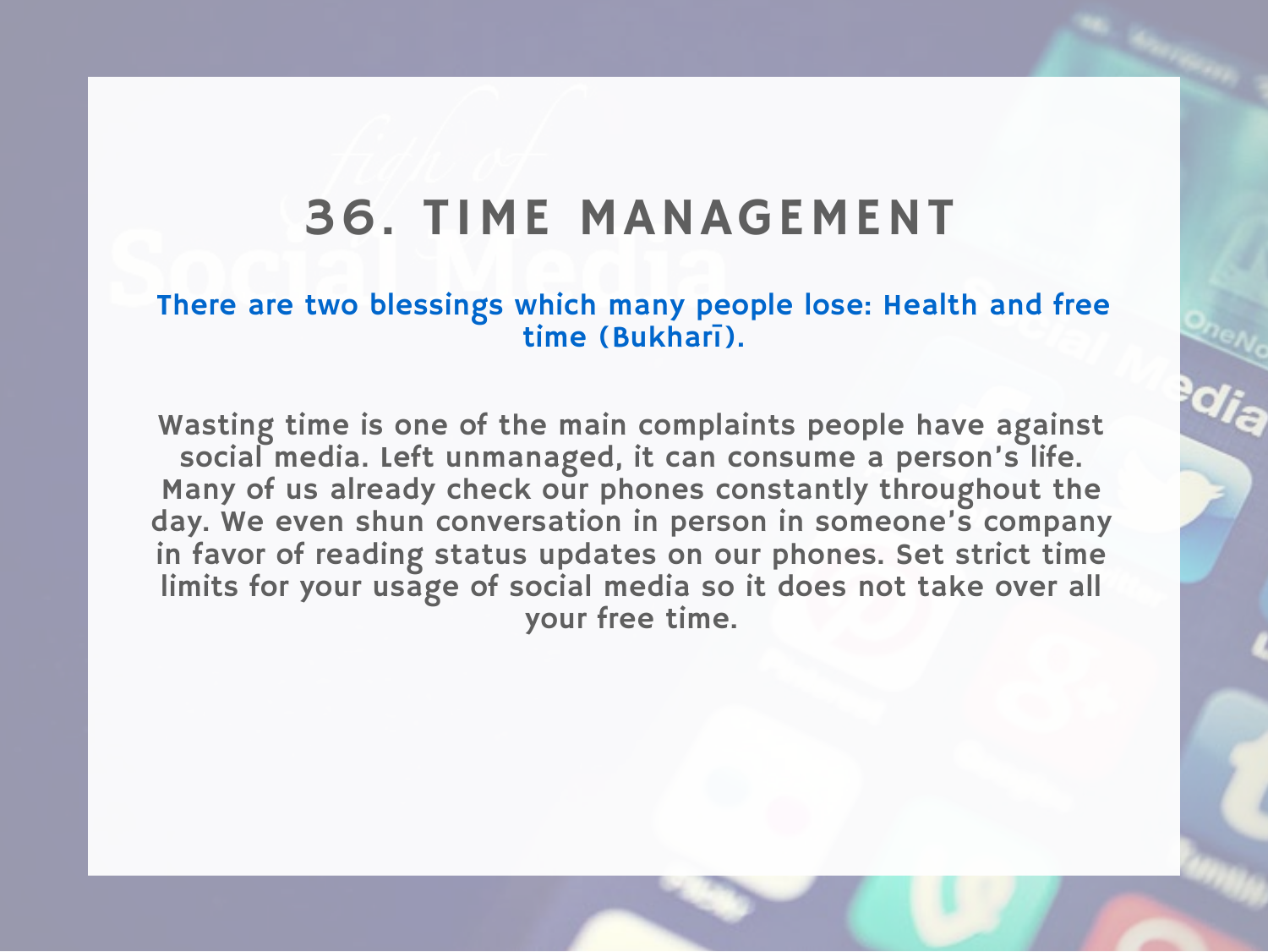# 37. IMPORTANCE OF REMEMBERING ALLAH

Do not talk too much without remembrance of Allah. Indeed excessive talking without remembrance of Allah hardens the [heart. And indeed the furthest of people from Allah is the harsh](http://sunnah.com/tirmidhi/36/109)hearted (Tirmidhī).

It is somewhat cliche to hear people say things like 'spend more time with Allah's Book than Facebook.' There is a lot of truth to this statement though. The tongue of the believer should be moist with the remembrance of Allah. It is meant to be a constant throughout the day. Give some of the free time spent on your phone to remembering Allah. Also, do not let reading "religious" status updates become a crutch in this regard. The focus is on developing your personal connection.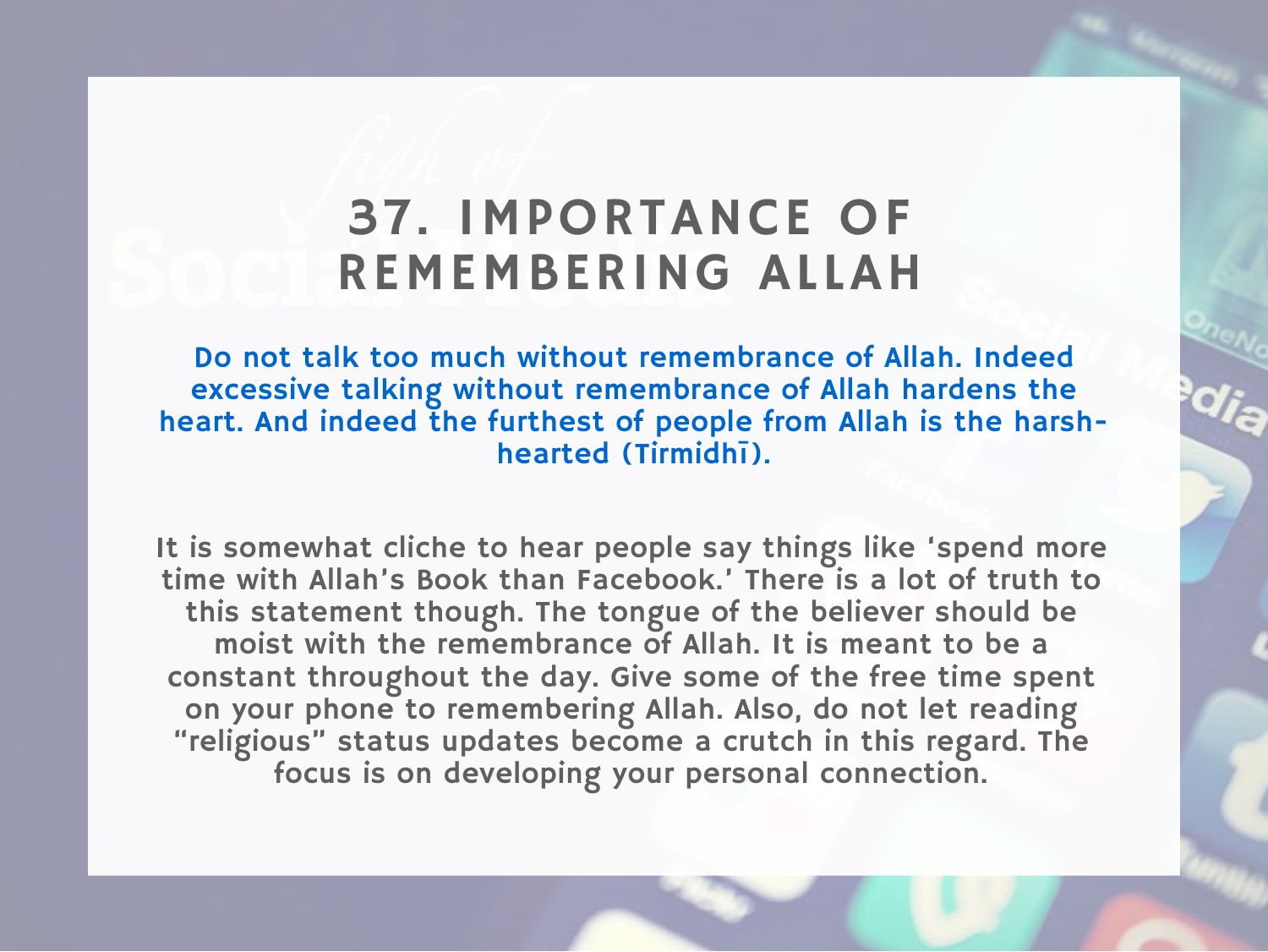# 38. GO WHERE THE PEOPLE ARE

Indeed when the Muslim mixes with the people and is patient [with their harm, he is better than the Muslim who does not mix](http://sunnah.com/urn/678130) with the people and is not patient with their harm (Tirmidhī).

It has become popular for many people to dismiss social media as inherently evil and something that should be avoided. Social media is a tool that can be used for benefit or harm. Since it has become the predominant medium of communication, it is imperative that we take part in the best way possible.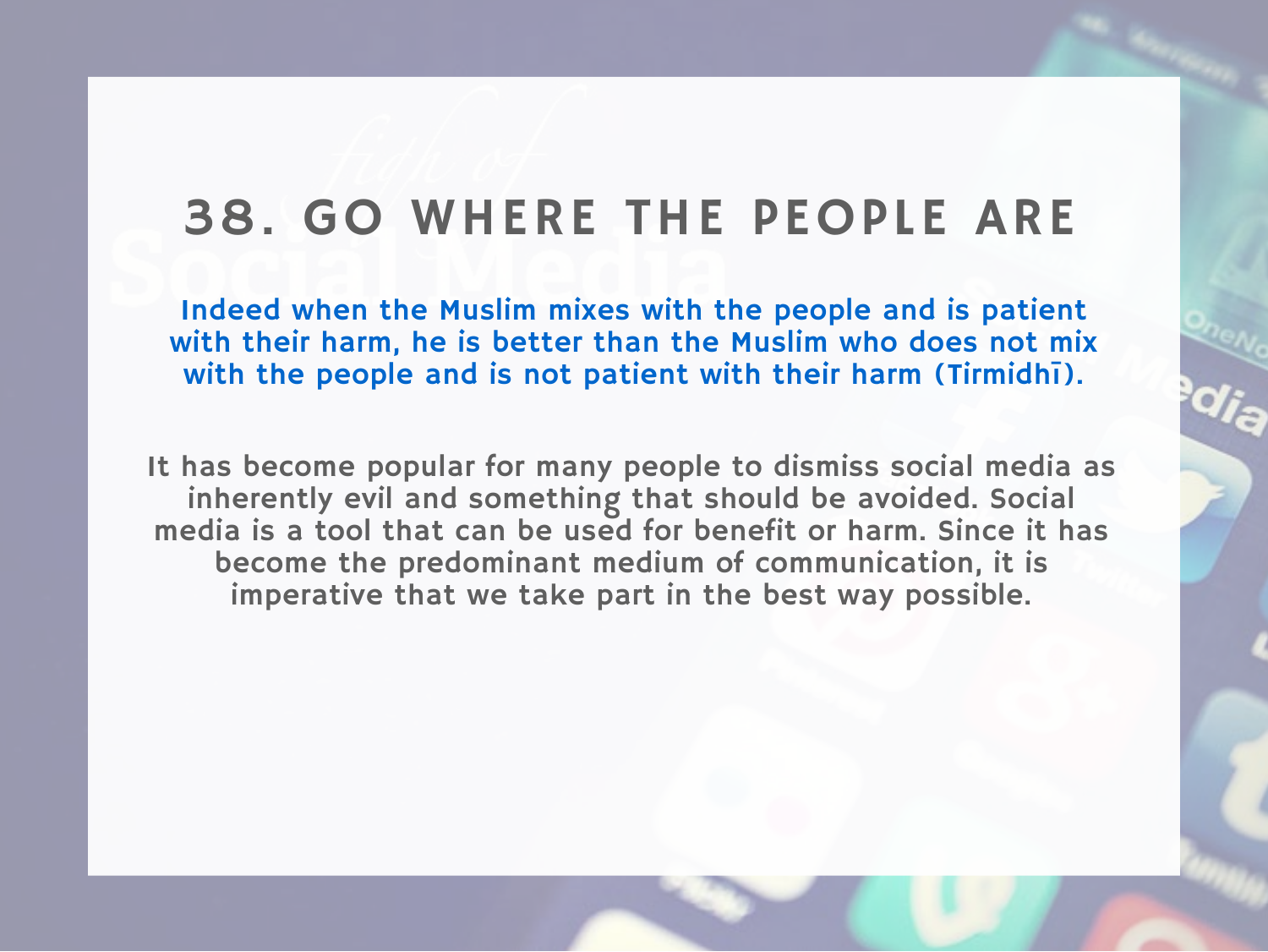#### 39. MAKE DAWAH

[Whoever directs someone to do good will be rewarded](http://sunnah.com/riyadussaliheen/1/173) equivalent to him who practices that good action (Muslim).

[Convey from me, even if it is one ayah of the Qur'ān \(Bukhari\).](http://sunnah.com/riyadussaliheen/13/5)

[Let those who are present convey to those who are absent. For](http://sunnah.com/urn/1252320) perhaps the one to whom it is conveyed will understand it better than the one who first heard it (ibn Mājah).

Dawah doesn't have to be some form of aggressive proselytization or an inauthentic portrayal of piety. Utilize the tool of social media to try to encourage others to do good, and use it as a motivation for yourself as well. It does not need to be your sole purpose in being online, but within balance it is something beneficial to you and your network.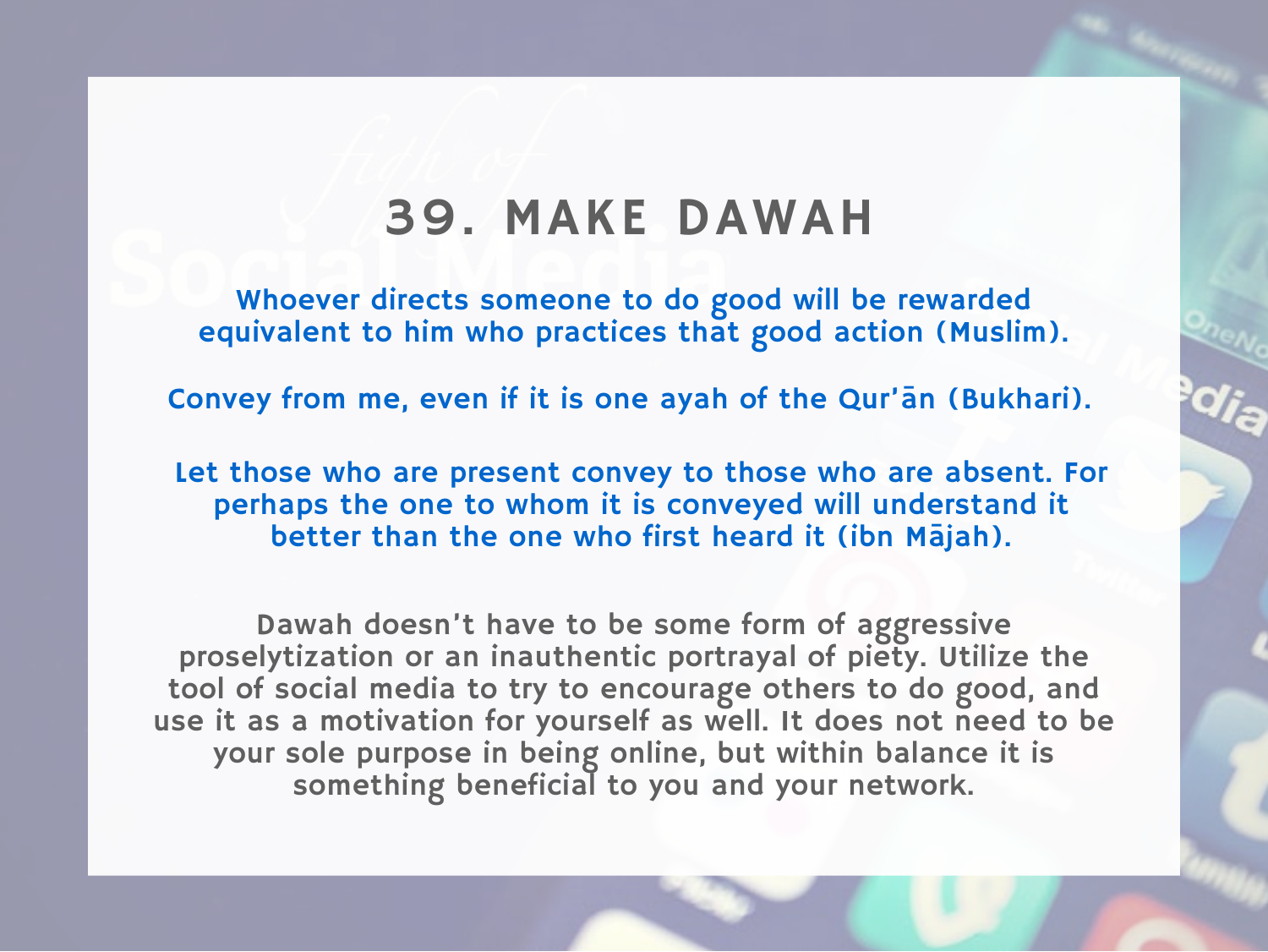# 40. HATERS GONNA HATE

If you're about to plant a tree, and the Day of Judgment commences, finish what you started (Musnad Ahmad).

Anytime you try to do something good, it will be met with [criticism. People will try to shame you into thinking that whatever](http://bit.ly/shamegrenade) you are working on is not as important as another more pressing cause, and therefore should be avoided. Disregard the haters and follow through on whatever you are working on.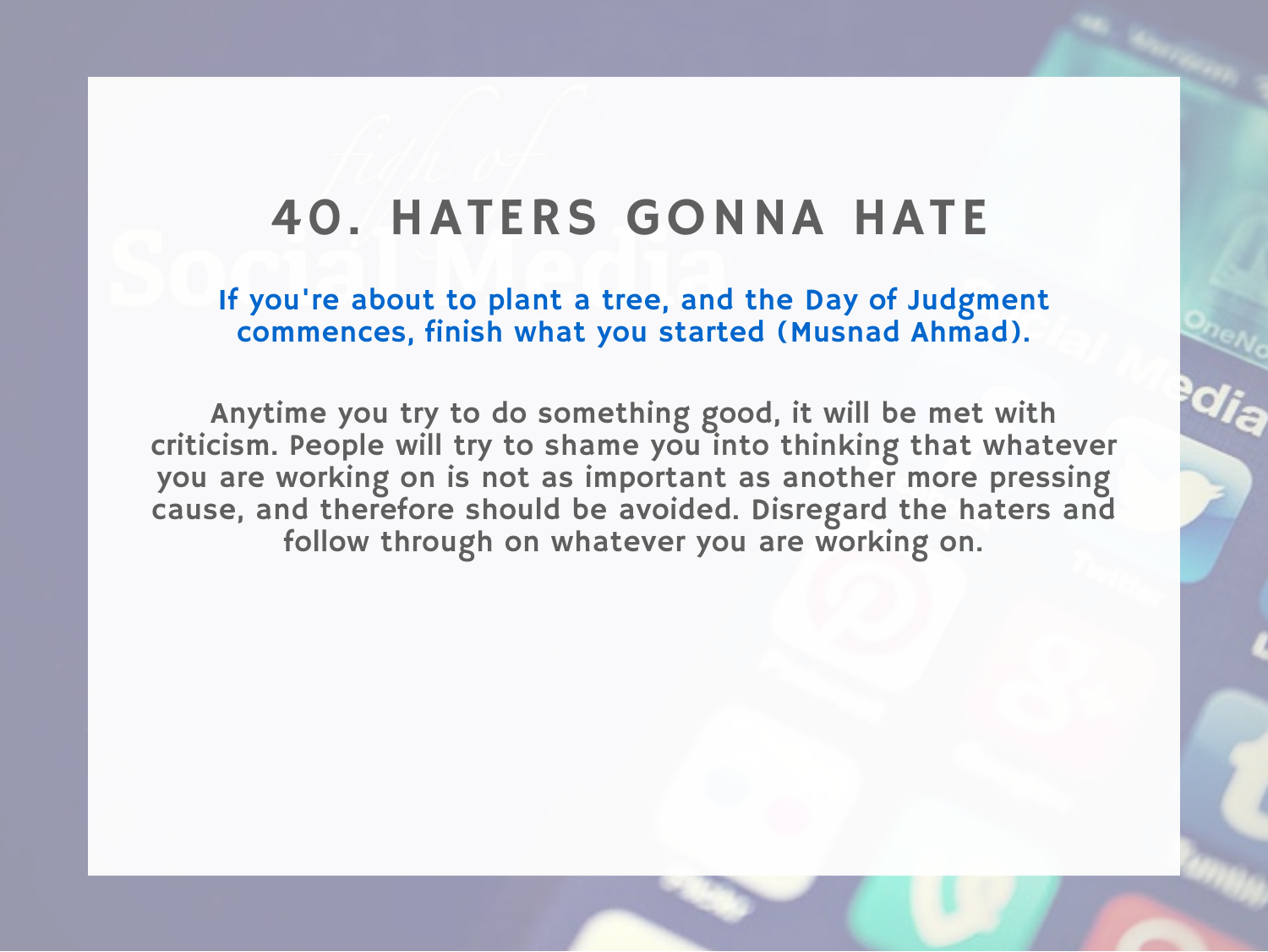#### 41. STOP OVERSHARING

[Umar ibn al-Khattāb, may Allah be pleased with him, said, "It is](http://sunnah.com/muslim/introduction/8) enough for a man to be considered a liar that he narrates everything he hears" (Muslim).

What you share is a representation of who you are. Many people put things in their profile like "RT ≠ Endorsement" but the reality is that it shows something about you when you share certain things. Represent yourself authentically. Verify the accuracy of anything you post. Before you share something, as the first narration in this collection indicated, assess your intention of why you are sharing it in the first place.